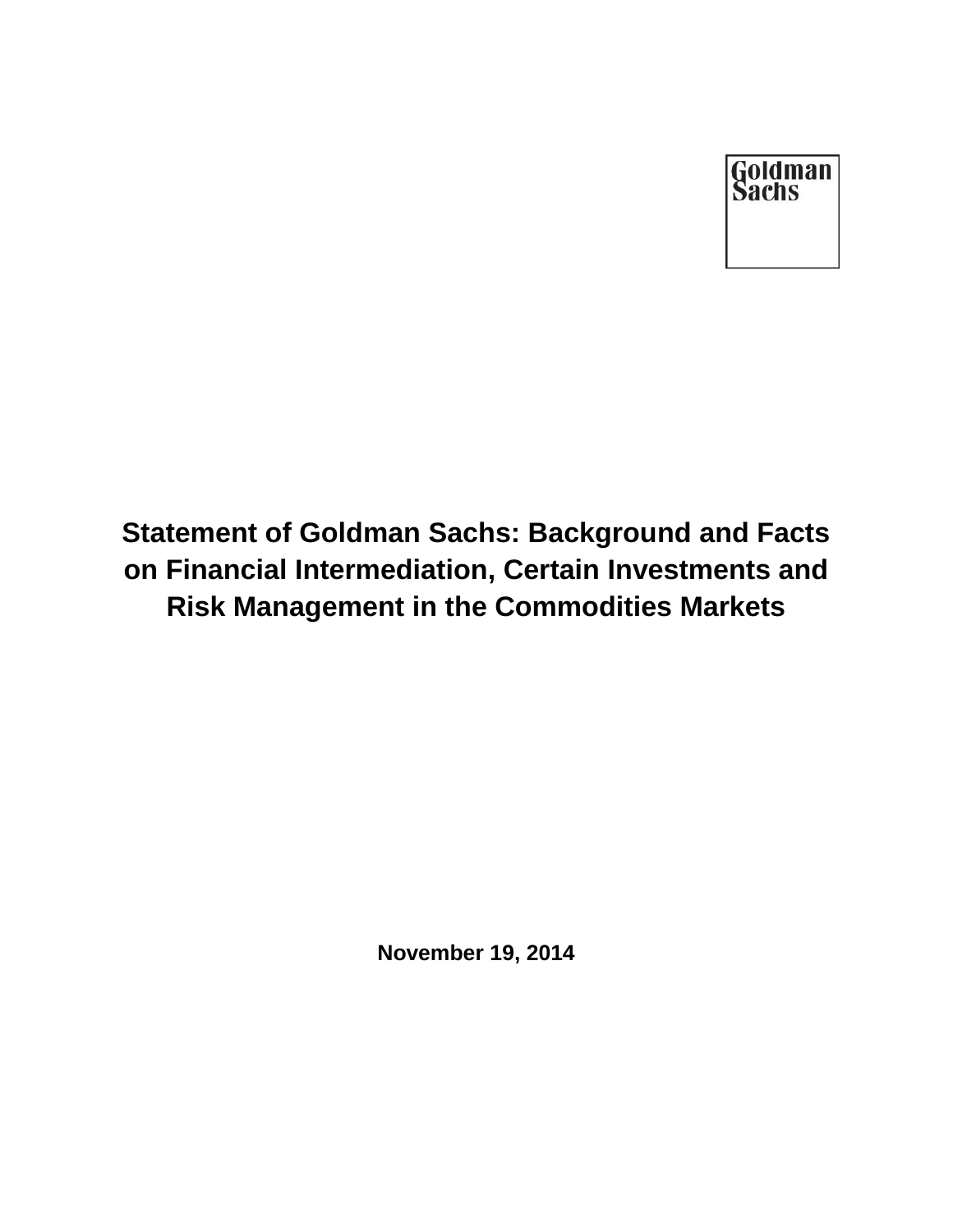## *Executive Summary*

#### **Metro International and the Aluminum Market**

- **There has not been a shortage of aluminum and prices have fallen substantially since 2008.** There has been a consistent surplus of aluminum since 2008, resulting in a large volume that has been placed in storage. Each year approximately 49-50 million tons of aluminum are produced. Since 2008, production has exceeded consumption by one to two million tons a year, resulting in an increasing surplus that has gone into storage and substantially lower prices to the consumer, down as much as 40%.
- **More than 75% of the aluminum held in storage is not subject to any queue.** There are currently approximately 4.4 million tons of LME warranted aluminum and an estimated 8 million tons being stored off-warrant. Of the LME warranted aluminum, 1.6 million tons is held at "non-queue" locations. As a result, of the aluminum currently held in storage, approximately 9.6 million tons is not subject to any queue.
- **Metro has loaded more metal out of its warehouses than any other operator.**  Metro voluntarily complied with the LME's Linked Load-In/Load-Out rule even during the period when the rule was suspended by a UK Court. Metro's compliance with the terms of the Linked Load-In/Load-Out rule has resulted in it loading out significantly more aluminum from its Detroit facilities than it has loaded in. In the past year, Metro has "net" loaded out over 630,000 tons of aluminum from its Detroit facilities.
- **Queues in LME warehouses (including in Metro's Detroit Warehouse) do not impact the "all-in price" consumers pay for delivered physical aluminum.** Rather, queues may reduce the LME spot price, since a queue warrant is less valuable if the warrant holder must pay LME rent for an extended period of time while in a queue awaiting delivery of physical metal. All things being equal, a reduction in the LME spot price may be accompanied by an increase in the "premium," but does not change the "all-in-price" paid by consumers.
- **All-in prices reflect supply and demand fundamentals**. Consistent with textbook economics, all-in aluminum prices have tracked the cost of marginal production. In fact, the persistent surplus in aluminum has resulted in high-cost aluminum producers incurring larger losses in 2012-2013 than in any other period in the past two decades, notwithstanding the fact that producers sell at "all-in" prices that include the so-called premium. In a sign of final capitulation, one-third of U.S. aluminum smelters have shut down, accounting for more than 20% of US production capacity, and resulting in the loss of more than 2000 U.S. jobs since 2011 (over the same period, U.S. production has fallen by 7%).
- Since LME rules require warrant holders to pay rent whether or not a warrant is **canceled, Metro does not benefit from longer queues.** Metro receives rental payments for all metal that remains in its warehouses regardless of whether or not a queue exists.
- The queue at Metro's Detroit Warehouse did not impact the ability of end-users or **consumers to obtain aluminum.** In surplus market conditions, consumers do not rely on LME stocks to source metal. The metal in Metro's Detroit Warehouse (and in the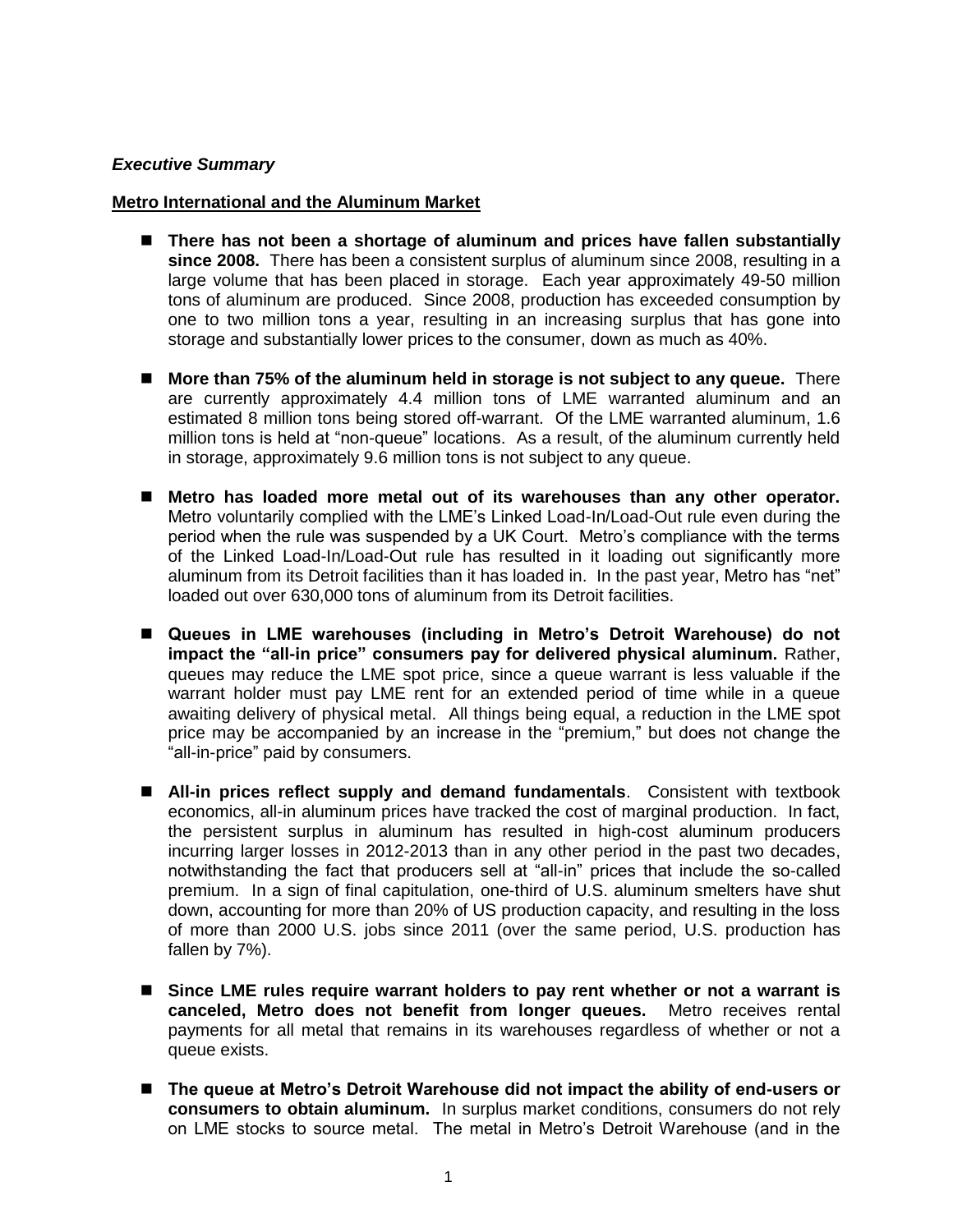queue to exit Metro's Detroit Warehouse) was owned overwhelmingly by financial entities, such as hedge funds and trading houses that purchased aluminum as part of a "cash and carry" trading strategy. In the summer of 2013, when Goldman Sachs offered to swap metal with any consumer waiting in the Detroit queue, none accepted the offer.

- **Off-warrant transactions complied with LME rules and were entered into based on the economic interests of aluminum owners.** The metal involved in these transactions was loaded by Metro at the owner's instructions onto a truck, the operator of which issued a bill of lading, and then moved to another location at the owner's direction. LME rules not only required that Metro follow the owner's instructions regarding the disposition of its metal, but also provided that metal removed in this fashion counted against daily load-out requirements. The fact that the owner moves the metal between two Metro warehouses in the Detroit area is no different under the LME rules than if the owner moves the metal to an equally close non-Metro warehouse.
- **Metro's incentive payments did not lengthen queues, restrict the availability of metal or impact prices paid by consumers or other end-users of aluminum.** The queues were the result of metal owners' independent, financially-motivated decisions to remove metal that had been placed in Metro's warehouses. Like any other landlord, Metro was merely competing for tenants.
- **The LME Premium is still at historically high levels.** Since the advent of the LME's "Linked Load-in/Load-out" rule in November 2013, virtually no inducements have been paid by Metro and yet the Midwest Premium and other regional premiums have reached all-time high levels.

## **Uranium**

- **The firm has limited its intermediation activities to unenriched uranium; Nufcor's clients are large, reputable utilities and mining companies.** Senator Levin has stated that unenriched uranium "is not a harmfully radioactive substance."
- **No catastrophic risks exist in relation to Nufcor's trading activities.** Beyond the fact that unenriched uranium is not harmfully radioactive, Nufcor has never possessed uranium (let alone transported or processed it) since being acquired by Goldman Sachs. Nufcor's rights in any uranium are limited to non-possessory ownership interests that are simply reflected on the books of one of a handful of highly regulated facilities which act as depositories.
- **No conflict of interest exists between the intermediation that Nufcor provides and the intermediation provided by other parts and entities in Goldman Sachs' Commodities Business.** Nufcor is a separate subsidiary of Goldman Sachs, but its activities form part of the firm's commodities intermediation function. Given the commonality of clients and personnel across our intermediation function, there is no separate client information that is associated with Nufcor's activities that Goldman Sachs uses in other parts of our trading activities.
- Neither Nufcor nor any other non-bank subsidiary benefits from special access to **credit provided by Goldman Sachs' insured depository subsidiaries.** Nufcor received no such loans and any loan or extension of credit from an insured depository subsidiary to Nufcor or any other non-bank affiliate would be subject to the Federal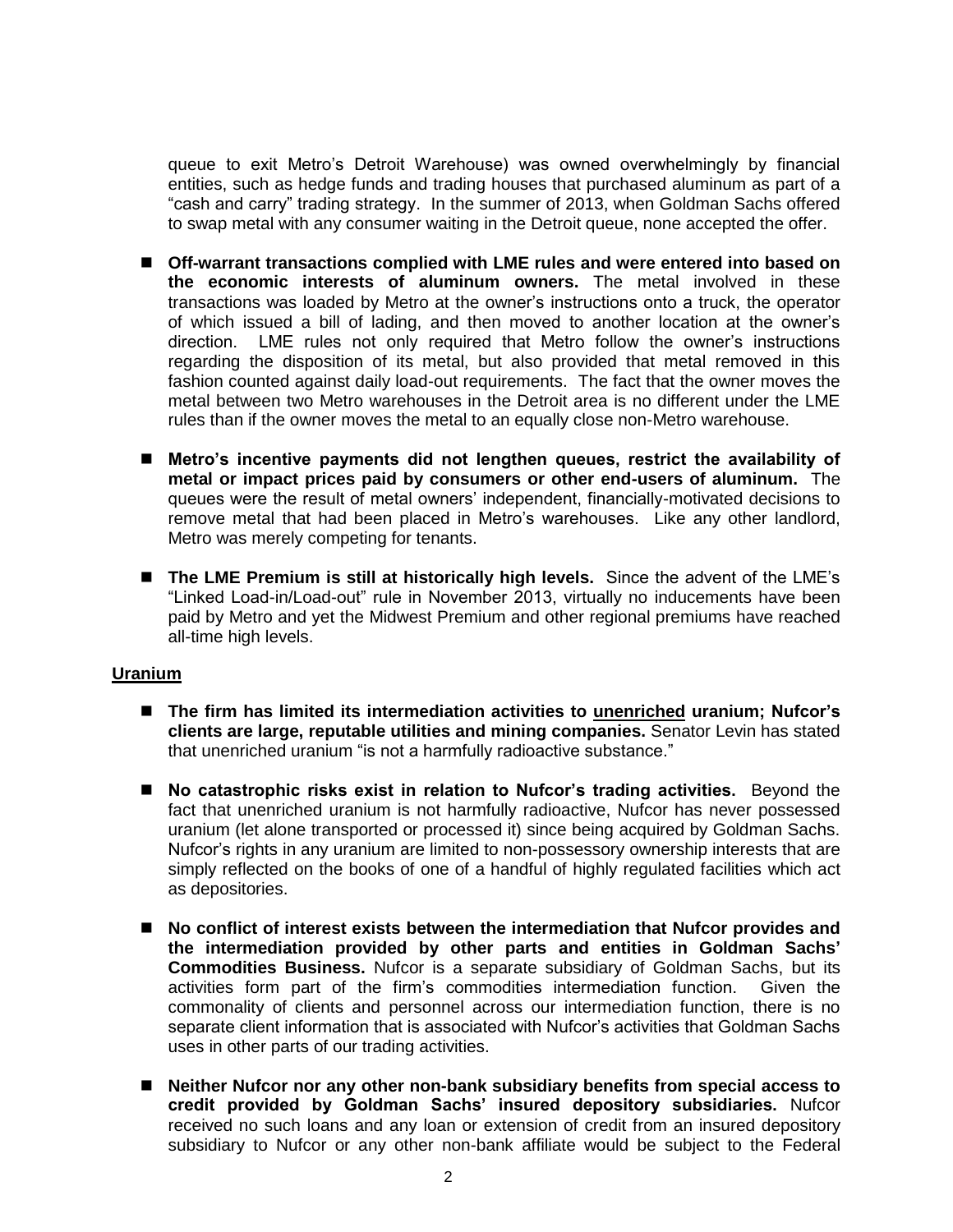Reserve Act's Section 23A and 23B that the affiliate provide liquid collateral and the transaction be on arm's-length terms.

 **Goldman Sachs is managing down Nufcor's assets to zero.** Given that it was not a core or strategic part of our commodities business, in 2013 Goldman Sachs decided to limit Nufcor's activities to meeting and managing current supply obligations.

## **CNR**

- The acquisition of CNR allowed the firm to protect a pre-existing exposure arising **from a contract to purchase coal at a fixed price over a period of time, which Goldman Sachs had acquired in connection with a prior deal.** Because it protected the value of that contract and allocated capital to a promising developing economy, we believed that acquiring the Colombian coal assets was a sound investment. We conducted substantial diligence prior to investing, including to confirm that we would have no liability as an investor in CNR.
- Management of CNR has worked diligently to address operational and logistical **issues relating to its business.** The company's experienced management team has worked constructively with counterparties and government agencies to address the challenges that the company has faced.
- **During the period of Goldman Sachs' ownership, CNR has achieved high standards of environmental compliance.** CNR received the ISO 14001 and OHSAS 18001, which are the highest international standards for Environmental and Safety Management. CNR is the only operation in the region (and one of only two in all of Colombia) that has both certifications covering its mining and transport process.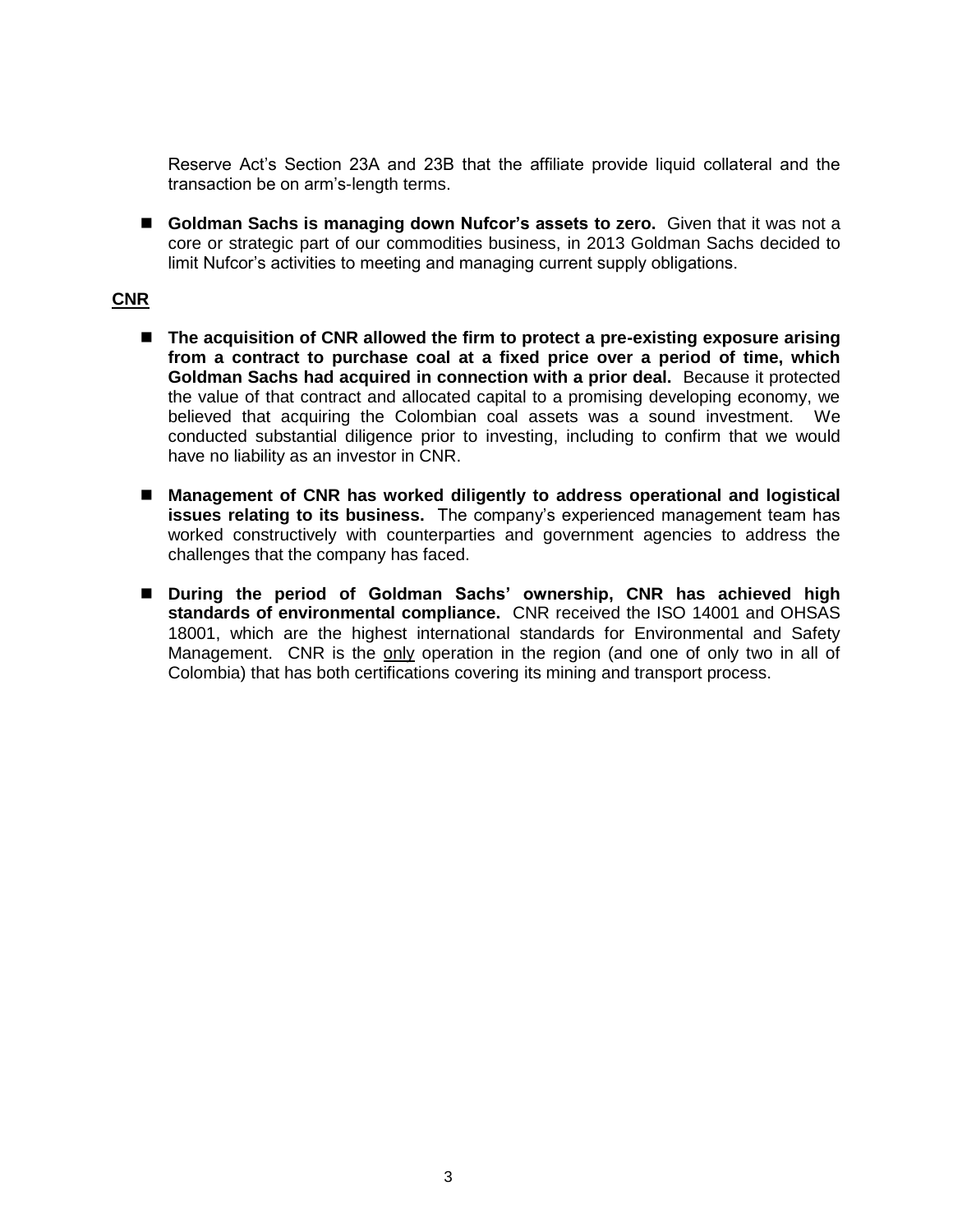## **PART I: INTERMEDIATION IN THE COMMODITIES MARKETS; PHYSICAL COMMODITY RISKS**

Goldman Sachs and similar financial institutions help producers, consumers, institutional investors and governments manage different types of financial risks, including interest rate risk, credit risk, foreign currency risk and commodities risk.

A close connection has always existed between financial markets and commodities. In global markets, commodities are bought and sold, prices determined, and producers and endusers rely on financial markets to hedge against unexpected movements in those prices. The interplay between the financial and physical commodity markets is crucial to determining the returns that thousands of companies earn for their products, as well as the risks they bear in producing them. Almost 40% of the \$17.8 trillion equity capitalization of the S&P 500 index has meaningful exposure to commodities.<sup>1</sup>

## **A. WHY GOLDMAN SACHS IS IN THE PHYSICAL COMMODITIES BUSINESS**

A core function for Goldman Sachs is to act as an intermediary, or market maker, for a range of clients. We perform this role across markets for interest rate, currency, equity, credit and commodity products, each of which we refer to as an "asset class." Many of these transactions are settled financially, in which the parties make payments based on the terms of the transaction. A certain portion of these transactions are settled physically, where the one party delivers an asset to the other in exchange for a payment. Depending on the asset class, the asset that is delivered may be a bond, a number of shares or a specified volume of a currency or commodity.

We have been an active market maker in commodities and commodity derivatives markets since 1981. Though these activities involve physical commodities, they otherwise mirror our market-making in purely financial instruments. In this role, we serve as a bridge between producers on the one hand and consumers and investors on the other, whose interests and exposures offset each other but do not perfectly match.

Although commodity markets include exchange-traded futures contracts, they also encompass large over-the-counter markets, which commodity producers and consumers rely on for the hedging of specific, longer term risk (grade, location, form). In these types of transactions, companies may expect financial institutions to take title to physical commodities and arrange for the storage and transport of commodities with independently managed service providers to help ensure greater liquidity, price stability and certainty of execution.

<sup>1</sup> Sources: Goldman Sachs Global Investment Research and Standard & Poor's.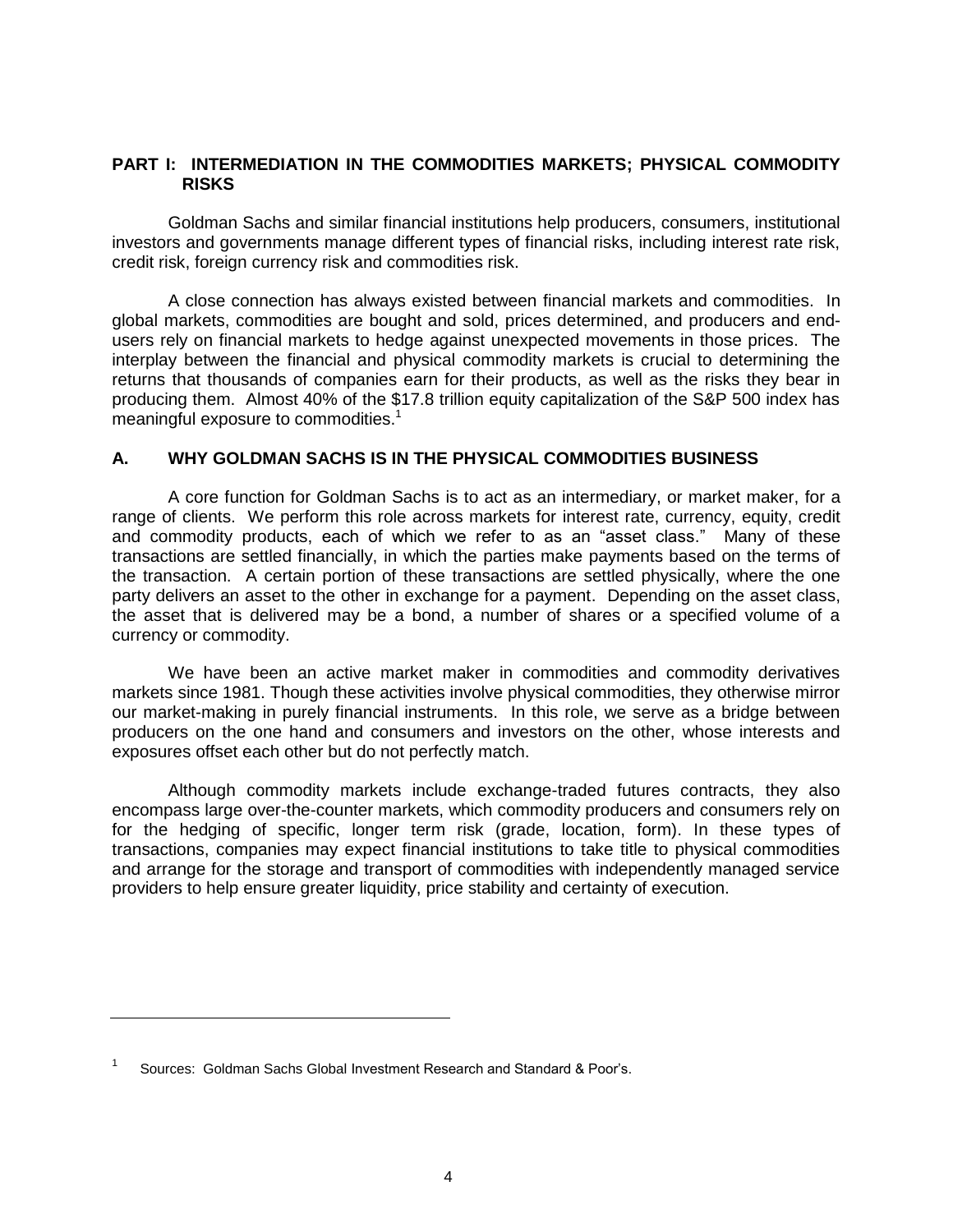Our clients include:

- *Producers*, such as natural gas or oil suppliers, power generators and miners that rely on commodities markets to hedge the risks associated with their long-term investment projects.
- *Consumers*, such as transport companies, utilities and governmental entities that require fuels as well as manufacturers that consume raw materials.<sup>2</sup>
- *Investors*, such as pension funds and asset managers that buy and sell financial contracts in commodity derivatives markets in order to participate in price movements, act on their market views and obtain diversification.

We enter into transactions to achieve one or more client objectives, including:

**Funding and Financing.** We provide funding to producers and other sellers by agreeing to pay for the commodities we purchase sooner than other purchasers would. We also enter into financing arrangements that effectively monetize client inventories, increasing the amount of capital that these companies have available to invest in their day-to-day businesses and longer-term capital projects.

We provide financing to commodity consumers by accepting payment for the commodities we sell them later than other sellers would require. We also provide indirect funding to commodity consumers and other purchasers by maintaining inventory positions in anticipation of near-term customer demand, which clients access as a source of supply. As with other forms of market-making and financings, these arrangements help alleviate the funding demands and smooth the expenditures that would otherwise be required of end-user clients. We also extend credit by offering hedging arrangements that allow clients to secure their commitments by means other than posting cash margin; this enables them to deploy liquid assets to other purposes, including investments.

*Hedging/Investment.* We enter into transactions that assist clients in managing the exposures to commodity prices that are inherent in their business activities. Producers may enter into fixed-price sale agreements to protect against price decreases, while consumers may enter into fixed-price purchase agreements to protect against price increases. Bespoke hedging transactions tailored to their specific requirements allow both producers and consumers to increase the efficiency of their operations and lower their costs, which results in more stable prices for the ultimate consumers, who include airline passengers and consumers heating their homes.

<sup>2</sup> The same company may be both a producer and a consumer depending on the circumstances. For example, a farm "produces" commodities such as corn and "consumes" commodities such as natural gas.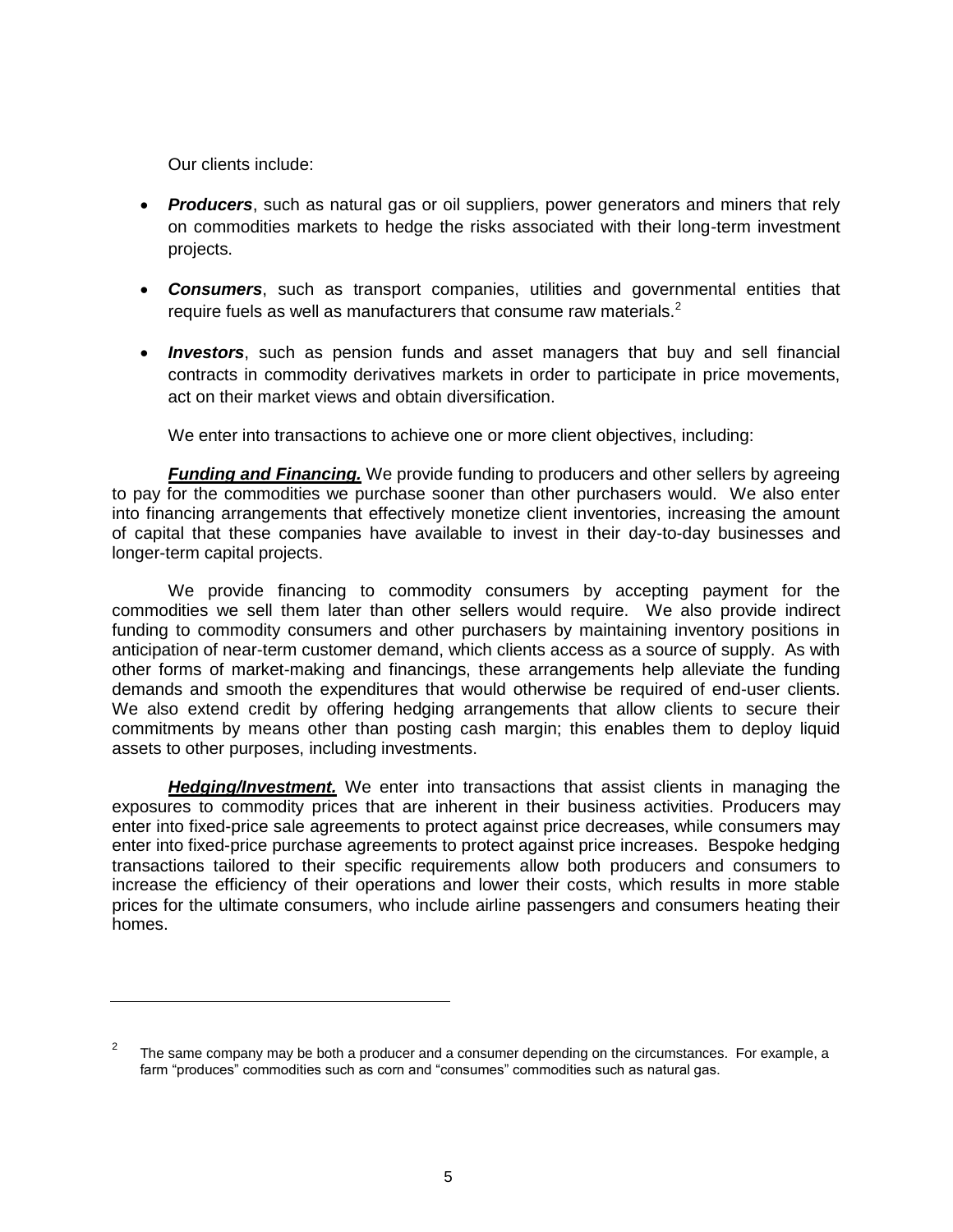**Liquidity.** We also provide liquidity to market participants through our willingness to make prices and transact as a market maker.

*Benefits of Financial Institution Participation***.** The participation of financial institutions such as Goldman Sachs in commodities markets provide substantial benefits to these markets and thus to the broader economy.

Companies manage their commodities exposure through physical or financial markets, or both, often using financial institutions as intermediaries. For producers and consumers, hedging the risks associated with their day-to-day operations or their long-term investment projects can support higher returns, lower capital costs and stronger growth, particularly if it encourages companies to undertake worthwhile investment projects. In particular, hedging in commodities markets allows companies to adjust the size and timing of the capital they need to borrow or raise. It reduces the size of required equity reserves, allowing more resources to be shifted to profit-making opportunities, and it allows companies to avoid project disruptions and undesirable asset sales, the net economic impact of which can be considerable. In many instances, standardized contracts offered on exchanges are not perfect matches for these risks.<sup>3</sup>

Some have suggested that financial intermediation increases the prices and volatility of commodities. This is not supported by any empirical evidence. In fact, the evidence points to lower bid-offer spreads and less volatility in markets characterized by greater financial institution participation.

<sup>3</sup> See Steve Strongin, Amanda Hindlian & Sandra Lawson, *Effective Regulation: Part 4: Turning Good Ideas Into Good Outcomes*, Goldman Sachs Global Markets Institute (2009), http://www.goldman sachs.com/ourthinking/archive/effective-regulation-4.html., which demonstrates how a medium-sized oil company is able to enhance its return on equity from 10.1% to 14.5% through the use of hedging and intermediation services provided by bank holding companies.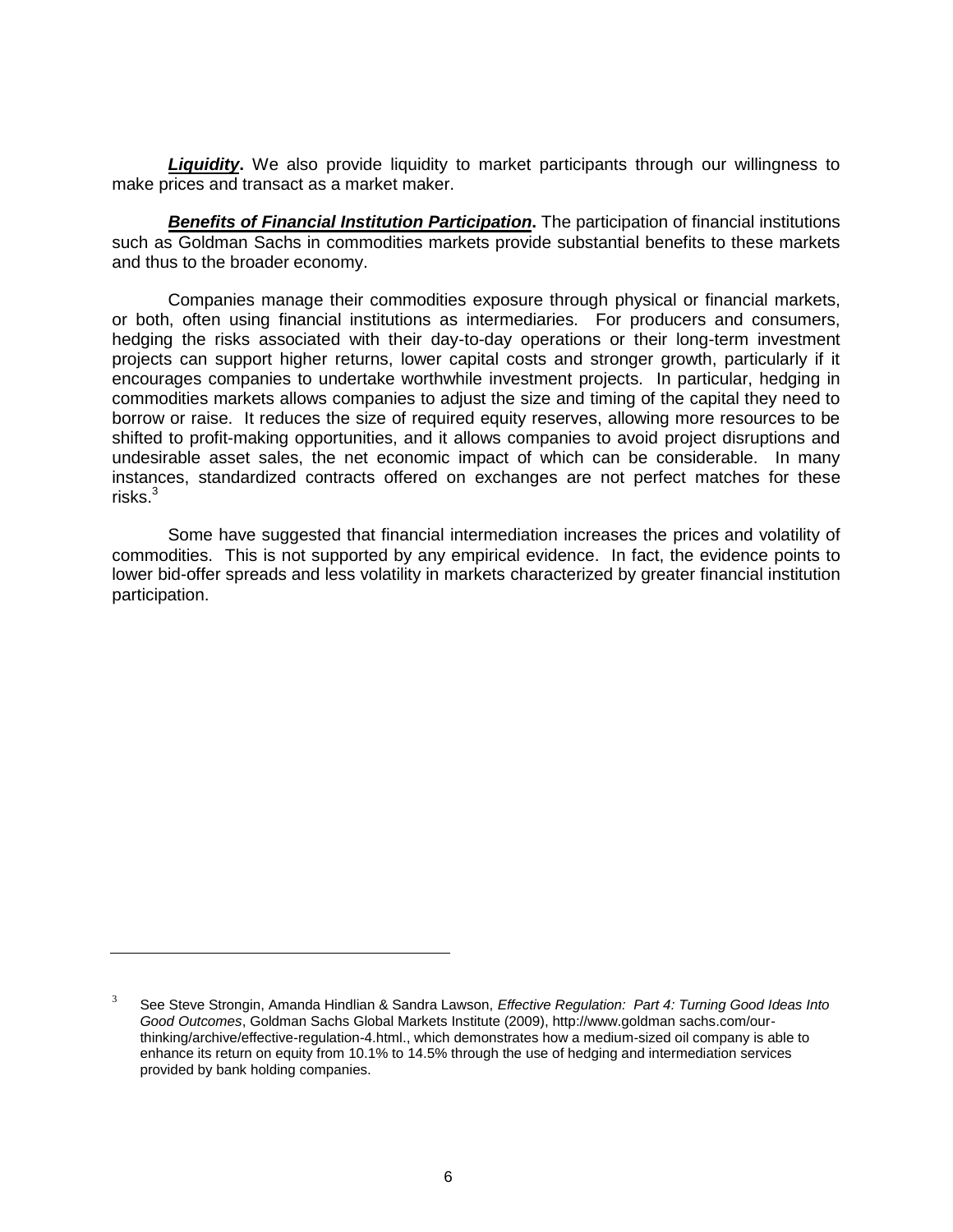



Source: CFTC, Reuters and Goldman Sachs Global Investment Research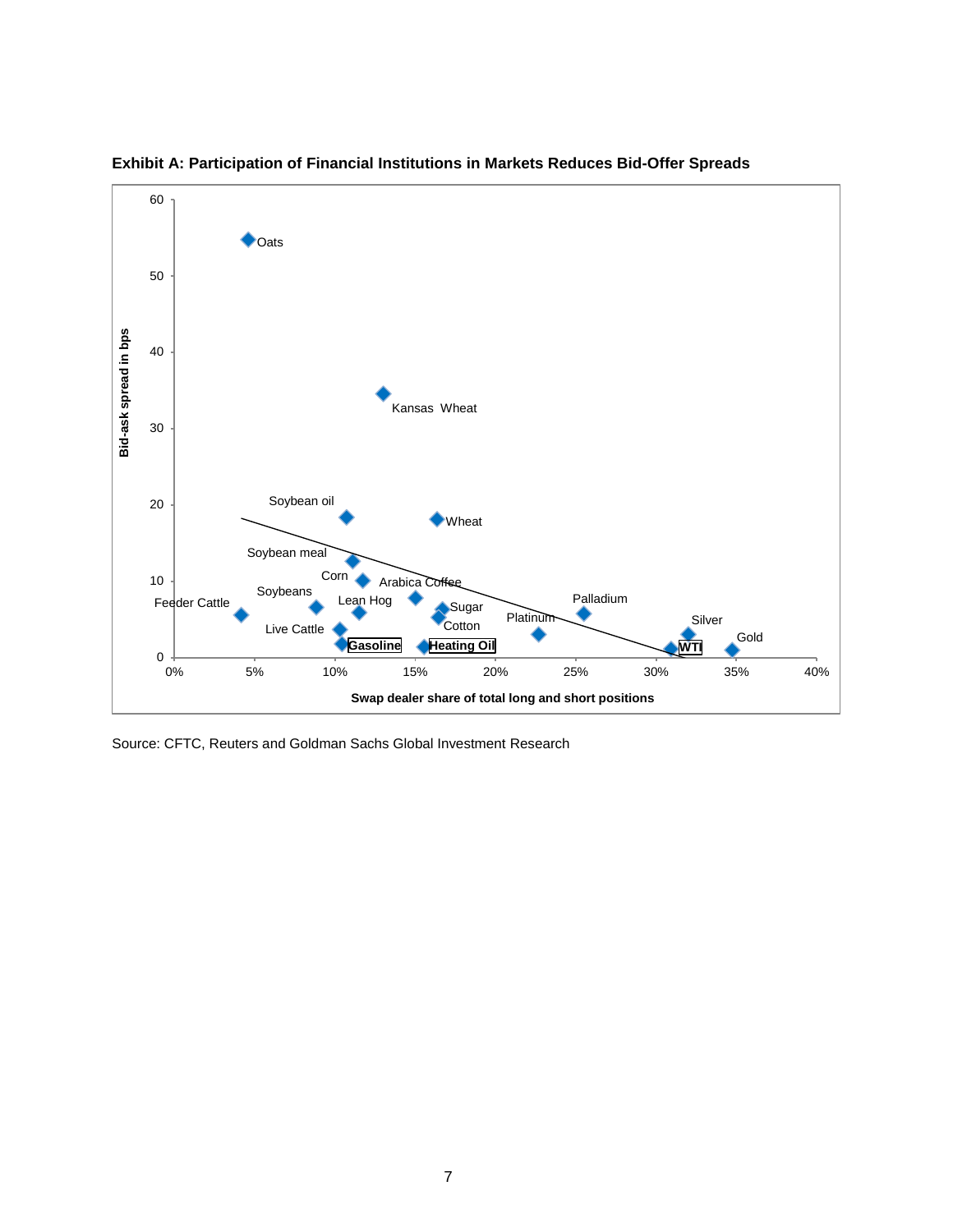

#### **Exhibit B: Participation of Financial Institutions in Markets Reduces Volatility**

Source: Reuters, NYMEX, Goldman Sachs Global Investment Research

Financial institutions provide funding and risk management products to the smaller and mid-sized producers that are at the vanguard of unlocking new discoveries and commodity supplies, lowering prices in the long-term. Consider that the United States recently overtook the Saudi Arabia as the largest producer of crude oil.<sup>4</sup> But unlike Saudi Arabia, in which a single company--Saudi Aramco--is responsible for the country's entire output, over 4,000 distinct enterprises contribute to U.S. production. The mid- and smaller-sized producers in particular need the funding and financial expertise that institutions such as Goldman Sachs are particularly well suited to provide.

Hedge programs that financial institutions offer enable these producers to lock in prices on new projects, which help them to attract new capital. Many of the companies in the so-called

<sup>4</sup> *US Seen as Biggest Oil Producer After Overtaking Saudi Arabia*, Bloomberg July 4, 2014.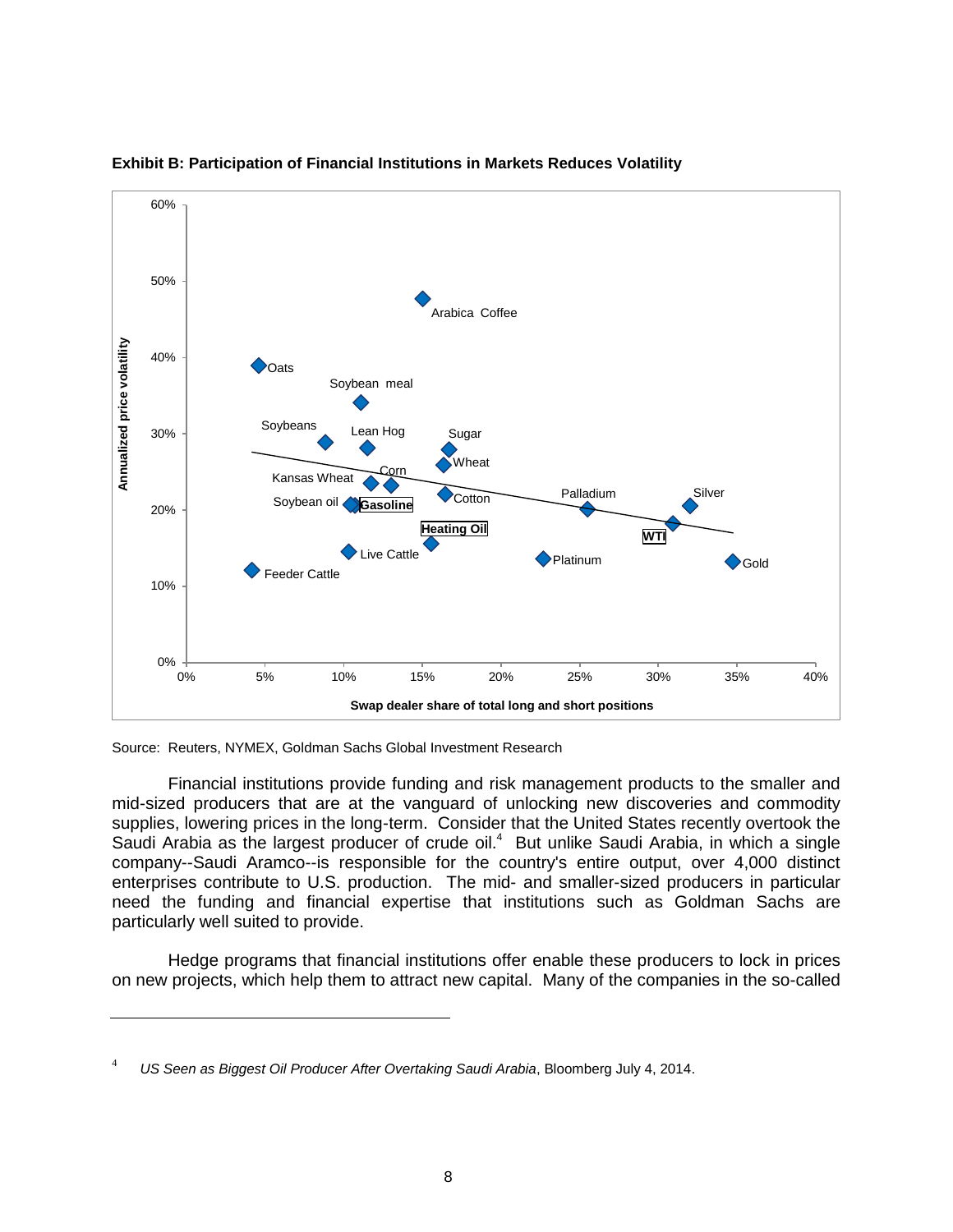Shale Revolution, which has completely altered the position of the United States economically and strategically, have been clients of Goldman Sachs and other financial institutions.

**Lack of Alternative Providers**. Although other market participants may provide intermediation services from time to time, their role is notably different from that of financial institutions. The most obvious alternative is trading houses, which participate in commodities markets by sourcing, storing and delivering physical commodities for other participants. Trading houses typically do not act as market makers on a consistent or ongoing basis; instead they transact in commodities markets to earn a return on their own assets.

Financial institutions differ from trading houses and other non-bank organizations in several other important ways. They are subject to comprehensive regulation and stringent prudential oversight. Because financial institutions have developed an infrastructure and capability to provide multiple financial services, they are able to offer clients more economical terms than providers that offer a more limited set of services.

In response to the Federal Reserve's January 2014 Advanced Notice of Proposed Rulemaking on commodities and merchant banking (the  $ANPR)^5$ , end-users, particularly corporate entities, have been outspoken in their support for continuing financial institution participation in the commodities markets. (Letters of commenters may be found at [http://www.federalreserve.gov/apps/foia/ViewAllComments.aspx?doc\\_id=R-1479&doc\\_ver=1\)](http://www.federalreserve.gov/apps/foia/ViewAllComments.aspx?doc_id=R-1479&doc_ver=1).

<sup>5</sup> Advance Notice of Proposed Rulemaking on Complementary Activities, Merchant Banking Activities and other Activities of Financial Holding Companies Related to Physical Commodities (Docket No. R-1479; RIN 7100 AE-10). Goldman Sachs submitted a letter in response to the ANPR which may be accessed at [http://www.federalreserve.gov/SECRS/2014/May/20140506/R-1479/R-](http://www.federalreserve.gov/SECRS/2014/May/20140506/R-1479/R-1479_041614_124563_481901890144_1.pdf)[1479\\_041614\\_124563\\_481901890144\\_1.pdf](http://www.federalreserve.gov/SECRS/2014/May/20140506/R-1479/R-1479_041614_124563_481901890144_1.pdf)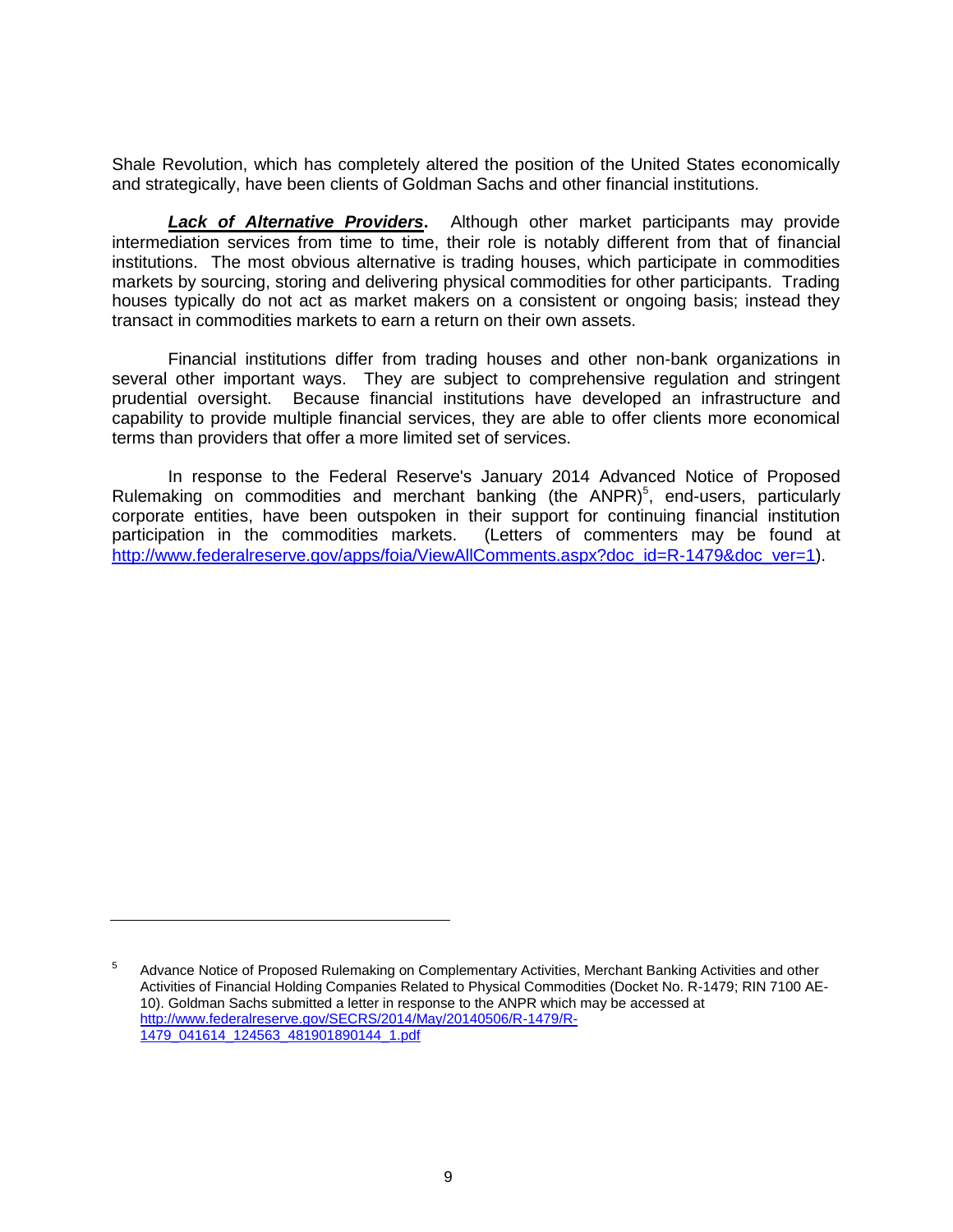#### **National Association of Corporate Treasurers – signed by 15 companies, including The Boeing Corporation, The Dow Chemical Company, Hess Corporation and Honeywell International Inc:**

*"FHCs, unlike other counterparties in these markets, are uniquely situated to serve the distinct needs of end-users of physical commodities and likely cannot be replaced by other market participants… Now more than ever end-users need sophisticated and well-run entities to help manage risk. Robust FHC participation in providing risk management products and services is essential to achieving that goal."* 

#### **Black Belt Energy Gas District, Clark Mobile Counties Gas District:**

*"The departure of FHCs from the physical commodity marketplace … would serve no countervailing public purpose. Our experience is that FHCs are more efficient and operate in a regulated environment that results in them taking a cautious, businesslike approach to their commercial obligations and strict adherence to the requirements of their contracts... We have found them to be customer-oriented with a strong desire to be long-term business partners with us."*

#### **Public Utility Districts - Chelan County, Clark, Cowlitz County, District #2 of Grant County, Eugene Water and Electric Board, Klickitat County, Lewis County, Pend Oreille County, Snohomish County, Tacoma Power:**

*"Already, there is a shortage of creditworthy counterparties with which to conduct physical and financial energy transactions. Accessing these markets could be more difficult, more expensive and less efficient without the presence of FHCs… If additional limitations on the participation of FHCs in physical energy markets prompt their exit from the marketplace, utilities and their customers will suffer through*  higher hedging costs and may ultimately be unable to adequately hedge price and volumetric *exposures without undue credit concentration risk."* 

#### **NRG Energy Inc. (a leading competitive power company):**

*"As an active participant in the Markets and an end-user of several Products that FHCs provide in this*  space, we are concerned that, if overall financial regulation drives these entities away from the *Markets, then liquidity and critical products and services might evaporate and competition could diminish. Of equal importance is the fact that any such reductions in liquidity and competition are likely to result in higher commodity prices for both commercial and residential consumers."* 

#### **Cheniere Energy, Inc. (developer and operator of liquefied natural gas terminals):**

*"The additional exit of FHCs from the commodities business raises, among others, the following concerns: 1) The absence of sophisticated financial entities customizing physical products; 2) The*  reduction of A-rated investment counterparties in the physical trading arena; 3) The reduction of *counterparties able to provide a bid or an offer on multiple commodities and products; 4) The reduction of counterparties with the financial capability to enter into long-term transactions."*

#### **Novelis Inc. (world's leading aluminum rolled products producer):**

*"[Financial institutions] play an important and irreplaceable role in aiding Novelis' working capital goals by holding metal until it is delivered to us or until we need it and offering Novelis extended payment terms on certain transactions. Without these services from [financial institutions], our results of operations, cash flows and liquidity could be adversely affected."*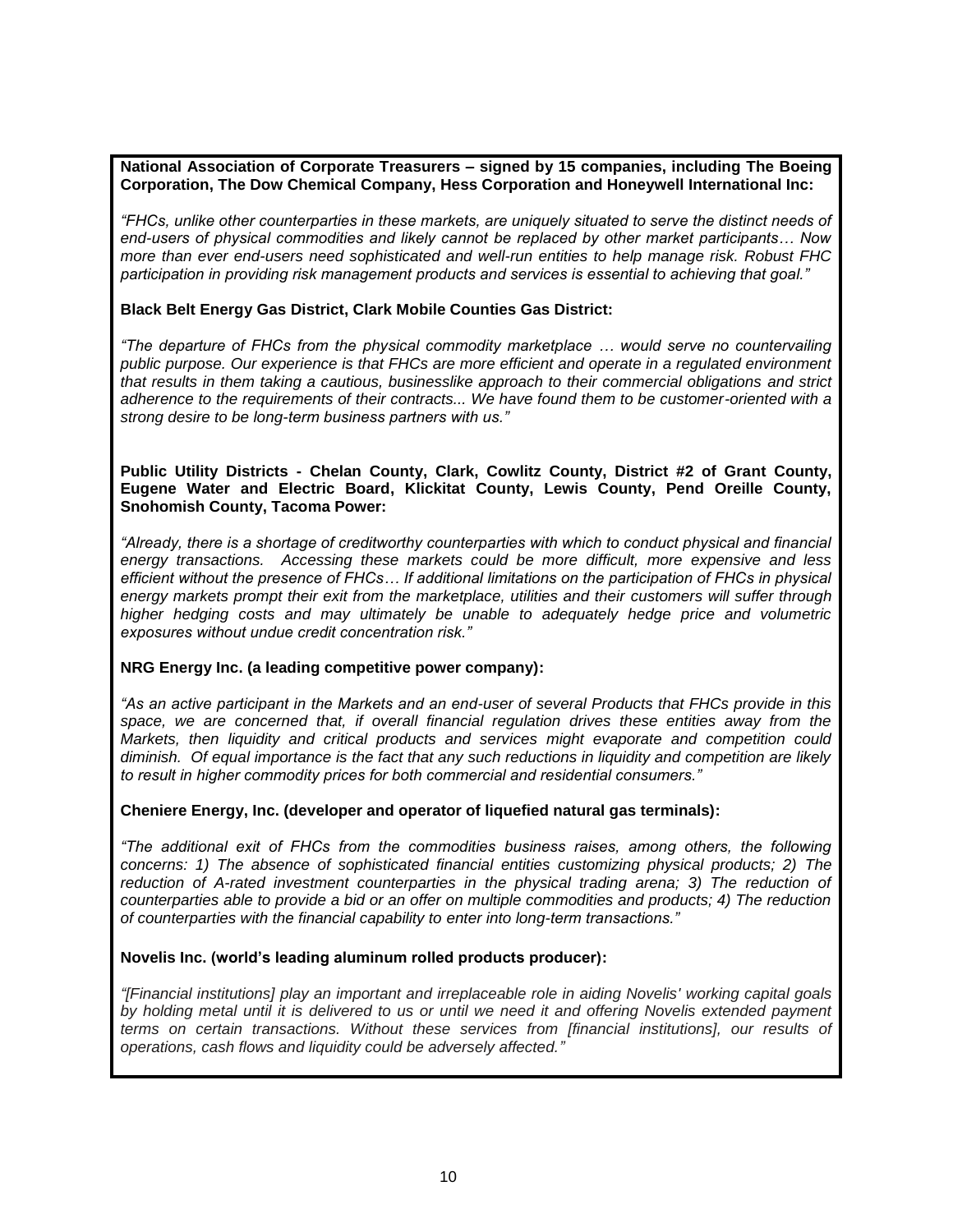## **B. HOW GOLDMAN SACHS AVOIDS OR MITIGATES PHYSICAL COMMODITY RISKS**

#### *Intermediation*

Some argue that financial institution involvement in intermediation of physical commodities poses undue risk to the institutions and, by extension, the broader financial system. In fact, given the limited nature of BHC participation, the risks are quite limited and manageable.

Financial intermediary activities involve taking title to commodities and arranging for them to be stored and transported by independently managed service providers. Most of the laws that have been enacted to deter environmental damage and allocate liability are based on the common sense notion that the parties that are in the best position to prevent damages are the parties that will be liable for damages should they arise.

Under these laws it is the *owners and operators of facilities* that will be liable for damages.<sup>6</sup> Goldman Sachs does not own or operate such facilities as part of its intermediation activities. Rather, it merely owns *commodities*. As such, financial intermediaries do not assume and are not subject to the liability that attaches to owners and operators of facilities unless the institution itself is found to have caused or contributed to the incident.

Accordingly, financial intermediaries avoid most potential liability associated with physical commodities simply by virtue of the limited nature of their involvement. Financial institutions mitigate or otherwise manage residual risks through insurance and the implementation of policies and procedures designed to ensure that the service providers they select to store and transport commodities are qualified to perform these functions. Financial institution personnel do not involve themselves in operational decision-making on storage and transport matters in a way that could expose the institution to the assertion that it assumed operational responsibility.

#### *Investment Activities*

It is a bedrock principle of corporate law that stockholders are not liable for the obligations of a corporation, even when the stockholder owns 100% of the shares of the corporation. Investors rely on this principle in allocating capital to companies whose businesses present opportunities but whose activities necessarily entail risk. Under limited circumstances, the protections of corporate structures may be disregarded to impose liability on a shareholder. These exceptions exist in circumstances where, for example, the shareholder exercises complete domination over the company and use the domination to commit fraud or wrongful acts against another party.

<sup>6</sup> *See, e.g.*, The decision of the US Supreme Court in *United States* v. *Bestfoods*, 524 U.S. 51, 66–67 (1998) which set the standard for the allocation of liability under US pollution laws: "an operator is simply someone who directs the workings of, manages, or conducts the affairs of a facility.".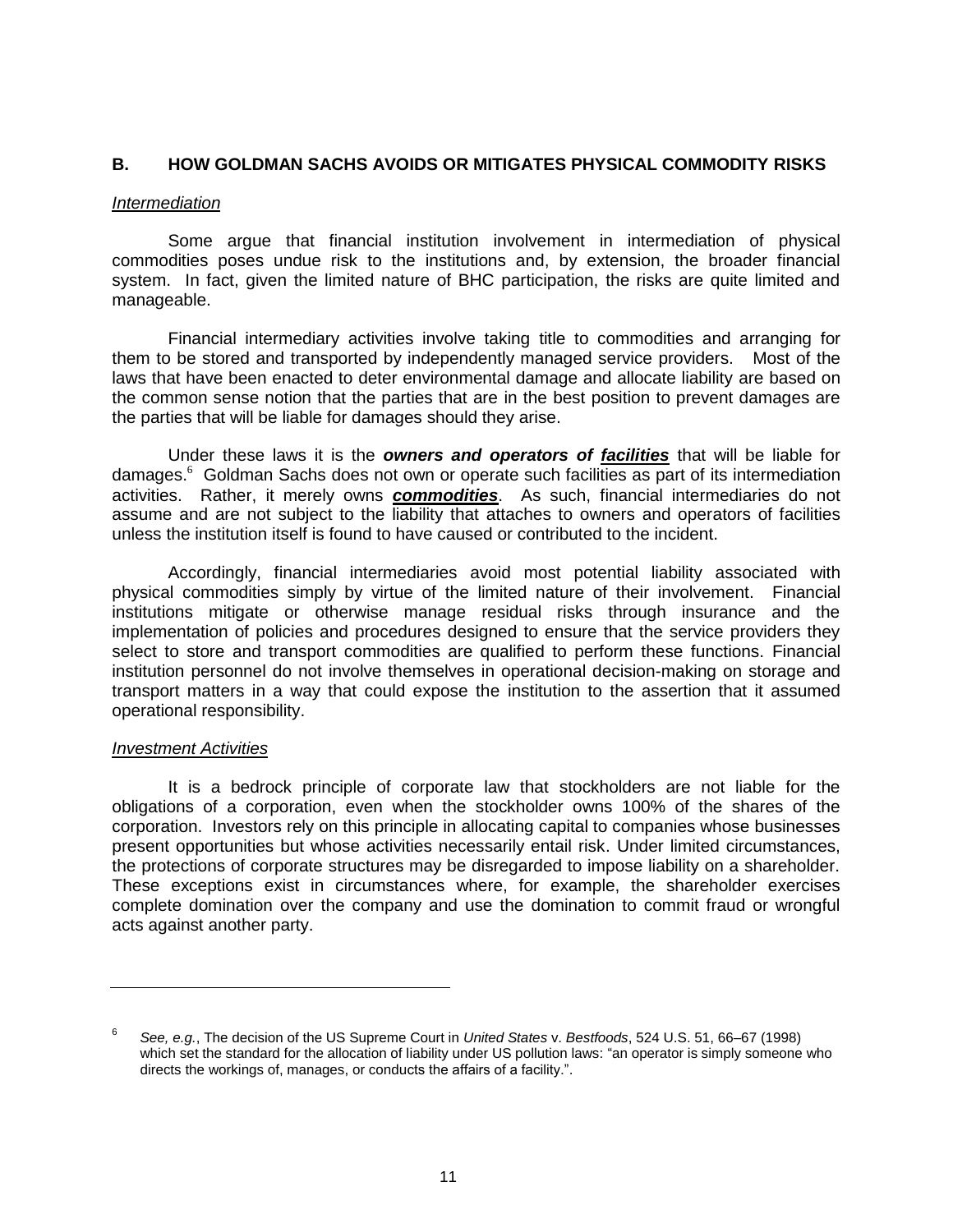As part of its submission in response to the ANPR, the Securities Industry and Financial Markets Association (SIFMA) and other trade associations<sup>7</sup> submitted a joint memorandum of law from Sullivan & Cromwell, Davis Polk & Wardwell, Covington & Burling and Vinson & Elkins that provides an extensive description of the state of the law both with respect to environmental liability as described above and also with respect to the protections afforded to shareholders. As part of this memorandum, the law firms suggested straight-forward policies that may be adopted by an investor in order to promote the sanctity of corporate structures. Goldman Sachs has a range of policies, procedures and resources dedicated to ensuring that the risk of our investing activity is limited to the capital at risk.

Moreover, before making an investment, Goldman Sachs conducts substantial diligence with respect to the target company and its business, including its approach to risk management and mitigation and the strength of its insurance program.

#### *Issues Raised*

Some have suggested that the protections that are afforded to mere title owners to commodities or investors in companies that are described above may be easily compromised or disregarded and cite, for example, BP's liability in the Deepwater Horizon incident. This suggestion is simply not supported by the facts.

For example, some have asserted that BP incurred liability without owning or operating the rig involved in the disaster. In fact, BP controlled and directed the method of operation to the owner of the drill ship and gave specific instructions on how the well was to be drilled, completed, cemented, cased and temporarily closed. In other words, BP controlled all aspects of the drilling operation and thereby assumed the role of an operator, even if it was in the hands of the owner of the rig (Transocean) who ran the equipment. The Oil Pollution Act specifies that the owner or operator or "person in charge" of an offshore facility from which there is an oil spill may be held strictly liable.

Furthermore, BP was the lessee of the offshore lease block in which the Macondo well was being drilled and the "operator" of the lease under federal law. BP was also the owner of the pipe from which the oil spilled into the Gulf of Mexico. The Oil Pollution Act imposes strict liability on the owner of the vessel or facility from which oil is spilled, which in this case was the pipe, and on the "lessee or permittee of the area in which the facility is located or the holder of a right use and easement". Thus, BP was strictly liable because the oil spilled from its pipe and it was the lessee and permittee of the area in which the facility was located.

This is wholly different from the limited nature of interactions that we have with facility operators in our capacity as an intermediary or portfolio company management in our capacity as an investor. We have extensive policies, procedures and resources dedicated to ensuring

<sup>7</sup> Comment letter on ANPR from SIFMA, the American Bankers Association, the Financial Services Forum, the Financial Services Roundtable and the Institute of International Bankers dated April 16, 2014 , [http://www.federalreserve.gov/SECRS/2014/February/20140226/R-1479/R-](http://www.federalreserve.gov/SECRS/2014/February/20140226/R-1479/R-1479_020714_111976_502830509977_1.pdf)[1479\\_020714\\_111976\\_502830509977\\_1.pdf](http://www.federalreserve.gov/SECRS/2014/February/20140226/R-1479/R-1479_020714_111976_502830509977_1.pdf)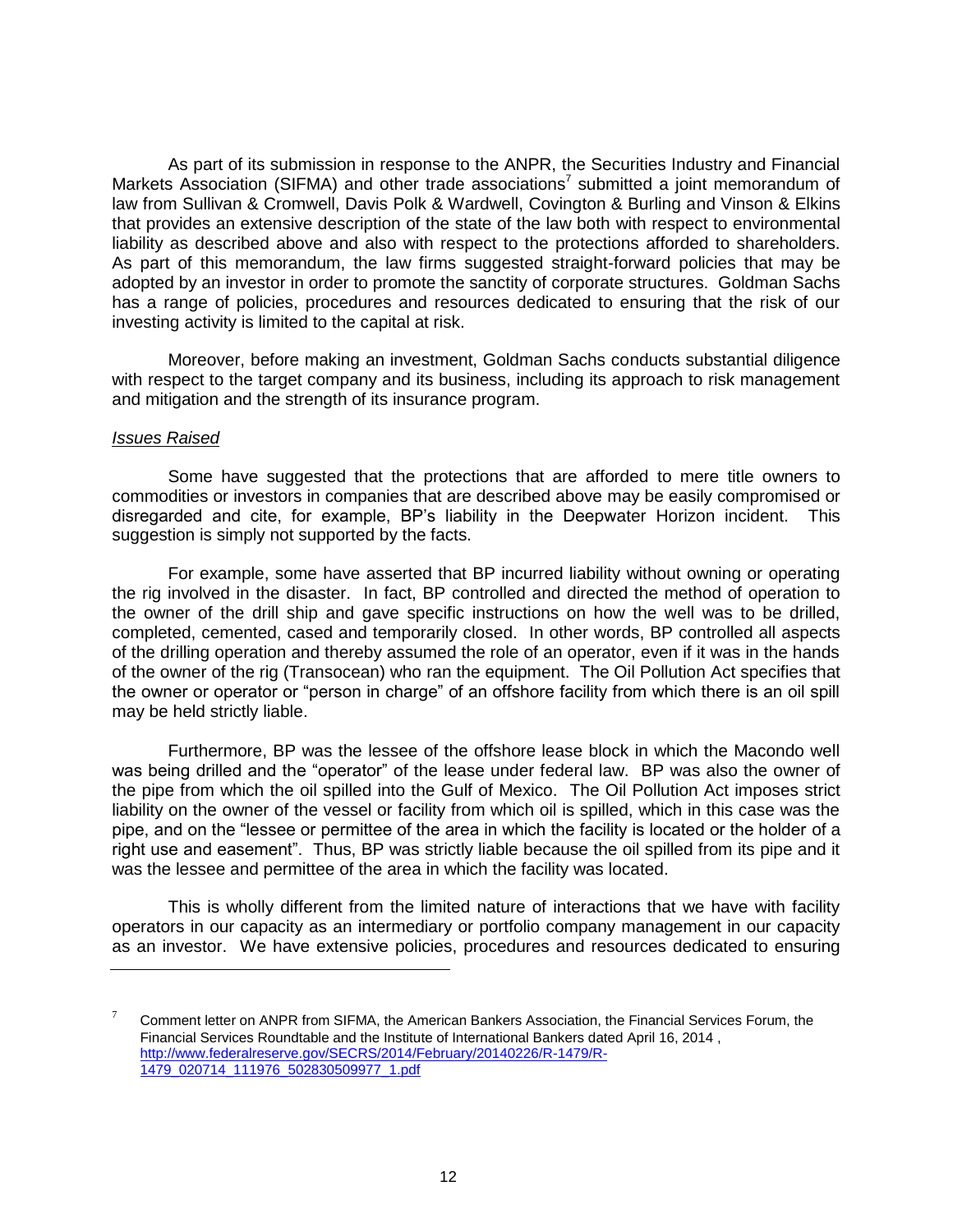that Goldman Sachs does not face anything approaching this kind of risk in our intermediation or investment activities.

#### **PART II: ALUMINUM MARKETS; METRO INTERNATIONAL**

There has been a large focus on various relatively small investments, such as an investment in a metals warehousing company, which are not related to our role as an intermediary in the commodities markets. Goldman Sachs invested in Metro International Services (Metro) in 2010 based on the investment thesis that the aluminum storage business would perform well given the substantial reduction in demand for aluminum resulting from the global recession and the historical propensity of aluminum producers to resist cuts in production as long as possible.

The investment in Metro was never strategic to Goldman Sachs and has not been integrated into our commodities market making activities. In fact, because the investment was made under the Bank Holding Company Act's merchant banking authority, Goldman Sachs is required to sell Metro within ten years from the investment date. We are currently actively involved in a sales process for Metro.

To analyze the aluminum market by focusing on a handful of transactions in which owners of metal sought to maximize their returns and optionality through commercial interactions with warehouse operators such as Metro is to look through the wrong end of the telescope. It is important instead to examine the broader market dynamics that drive market participants to purchase and hold surplus aluminum in storage.

The arrangements between warehouse operators and owners of surplus aluminum in regard to terms pursuant to which metal is stored are a small part of the broader surplus commodity market dynamic and do not affect the price of actual aluminum that is produced and consumed.

Aluminum prices are based on supply/demand fundamentals.

## **A. BROAD MACRO ECONOMIC DYNAMICS DRIVE SUPPLY, DEMAND AND BEHAVIOR OF ALUMINUM MARKET PARTICIPANTS**

In evaluating the role played in aluminum markets by Metro and other LME warehouse operators it is essential to consider certain basic questions such as:

- Why is there a surplus of aluminum in the first place?
- Who is buying this aluminum and why are they motivated to do so?
- Are aluminum prices affected by LME warehouses or do they reflect supply/demand fundamentals?

#### *Economic Factors*:

- In 2008, the global recession resulted in substantially reduced demand for aluminum and other industrial inputs
- **E** Although the price of aluminum declined substantially, supply response was more muted than for other commodities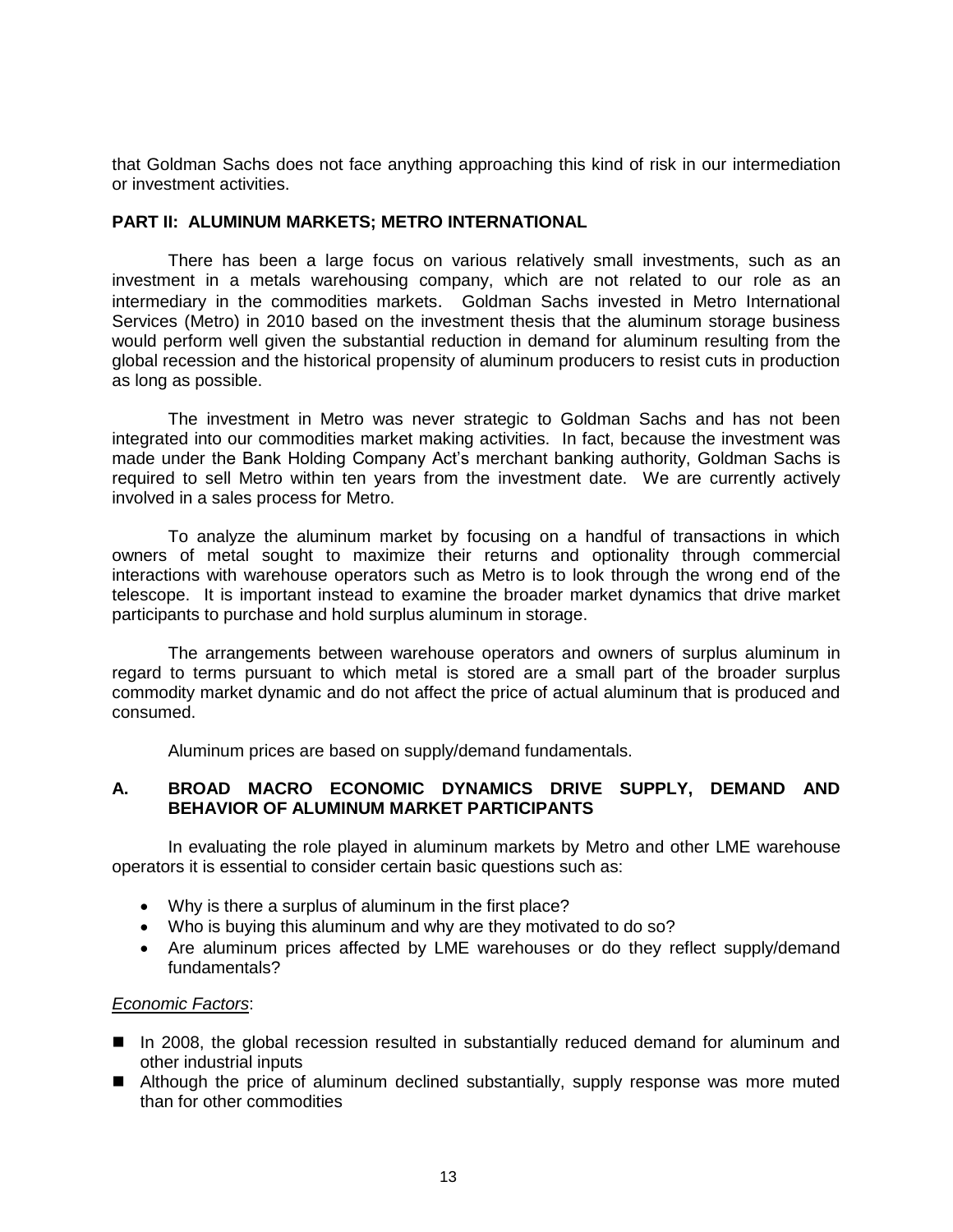- Because of the nature of the production process (i.e., the expense and time associated with shutting down and restarting smelters), aluminum producers decrease production only as a last resort
- **E** Energy costs, which are the most substantial component in the price of aluminum, have dropped significantly as a result of the "Shale Revolution"<sup>8</sup>

**Exhibit C: Thermal Coal Prices Have Fallen Significantly, Reducing Aluminum Production Costs** Index = 100 in Jan 1991 (grey) and Jan 2011 (blue)



Source: Goldman Sachs Global Investment Research

<sup>8</sup> See Jeffrey Currie, Max Layton and Roger Yuan, The Economic Role of a Warehouse Exchange, Appendix F: Why the prolonged aluminum surplus, Goldman Sachs Research, October 31, 2013.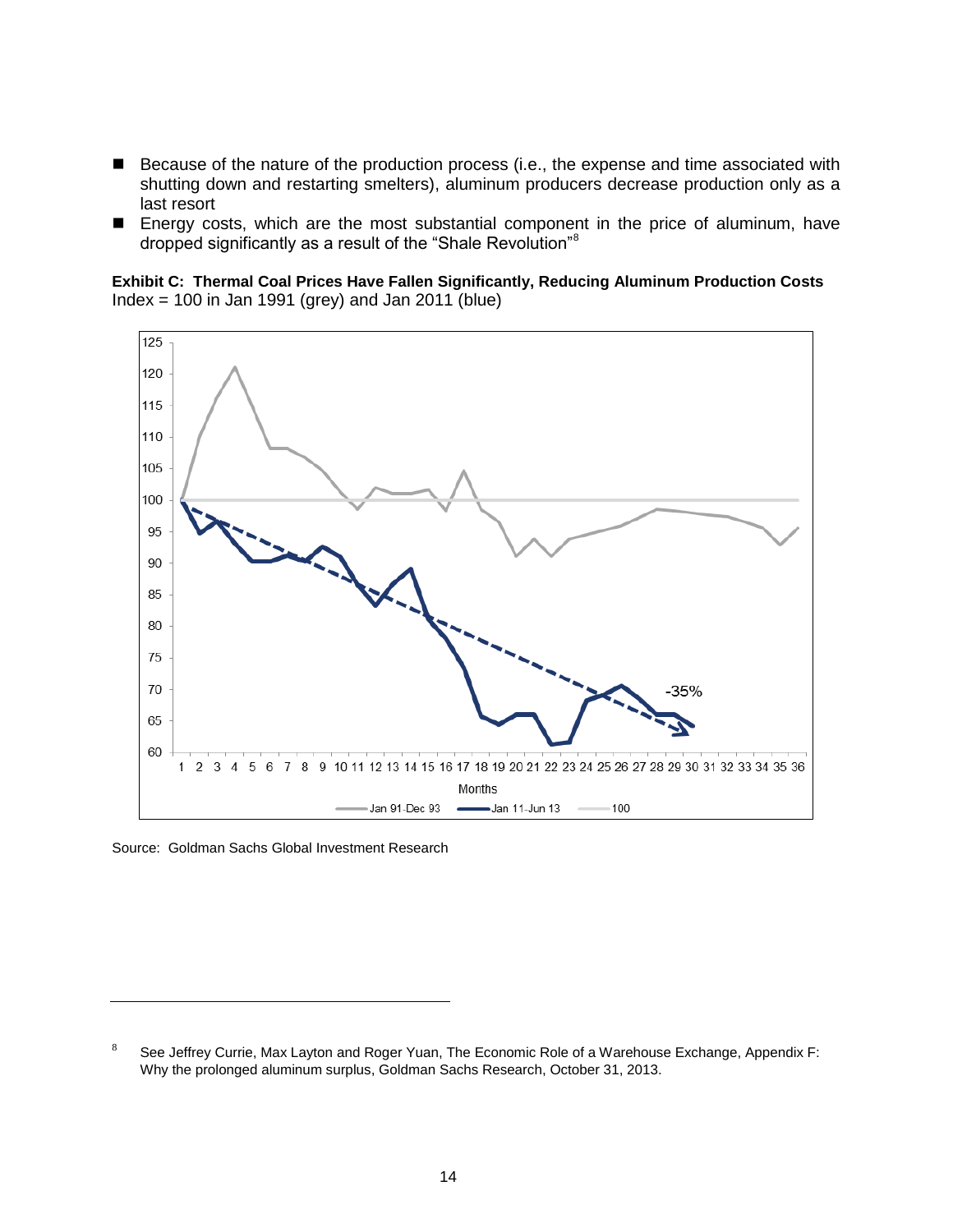**Production of aluminum in China has increased substantially since the last significant period** of over-supply which occurred in the early 1990s after the fall of the Soviet Union





Source: IAI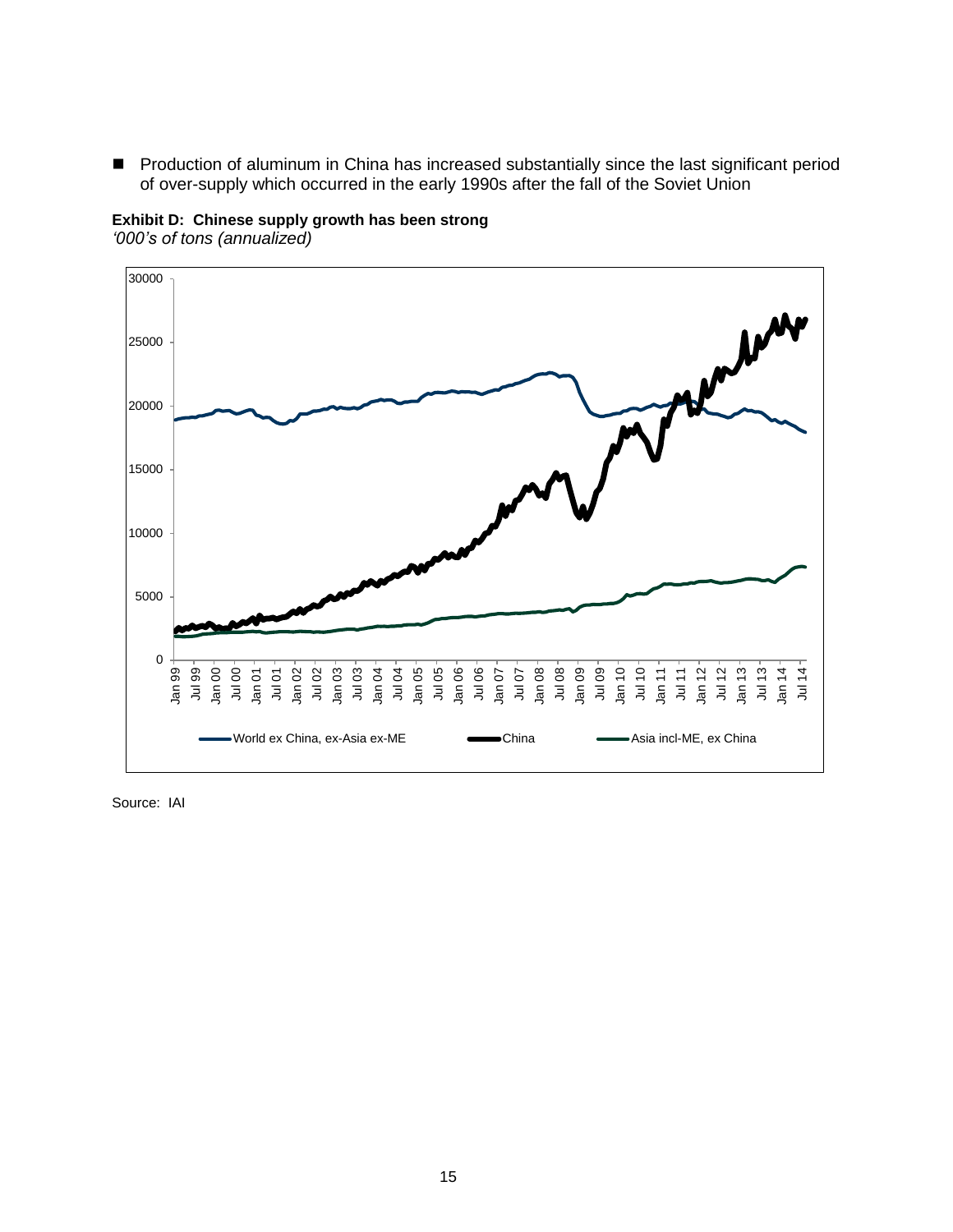■ The price of aluminum in the Midwest declined substantially from pre-recession levels and has not recovered



**Exhibit E: Midwest Transaction Price Declined Substantially from Pre-Recession Levels**

Source: Metal Bulletin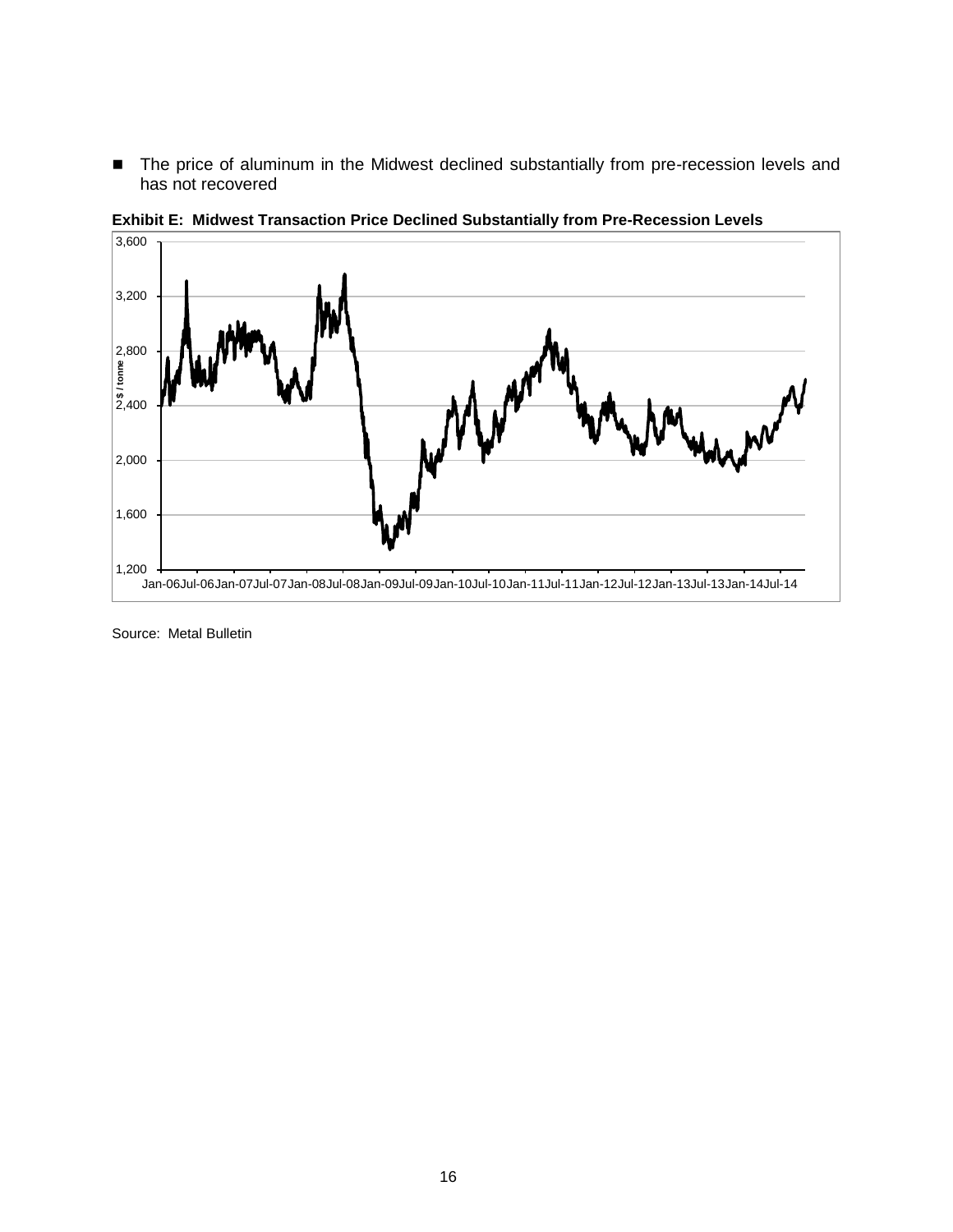■ On a historical basis, physical all-in aluminum prices are below their long-run real average level



**Exhibit F: Historical LME Prices and Premium** 

Source: Goldman Sachs Global Investment Research, Bloomberg, CRU

- Each year approximately 49-50 million tons of aluminum are produced
- Since the recession of 2008, production has exceeded consumption by approximately one to two million tons a year, resulting in an increasing surplus that has gone into storage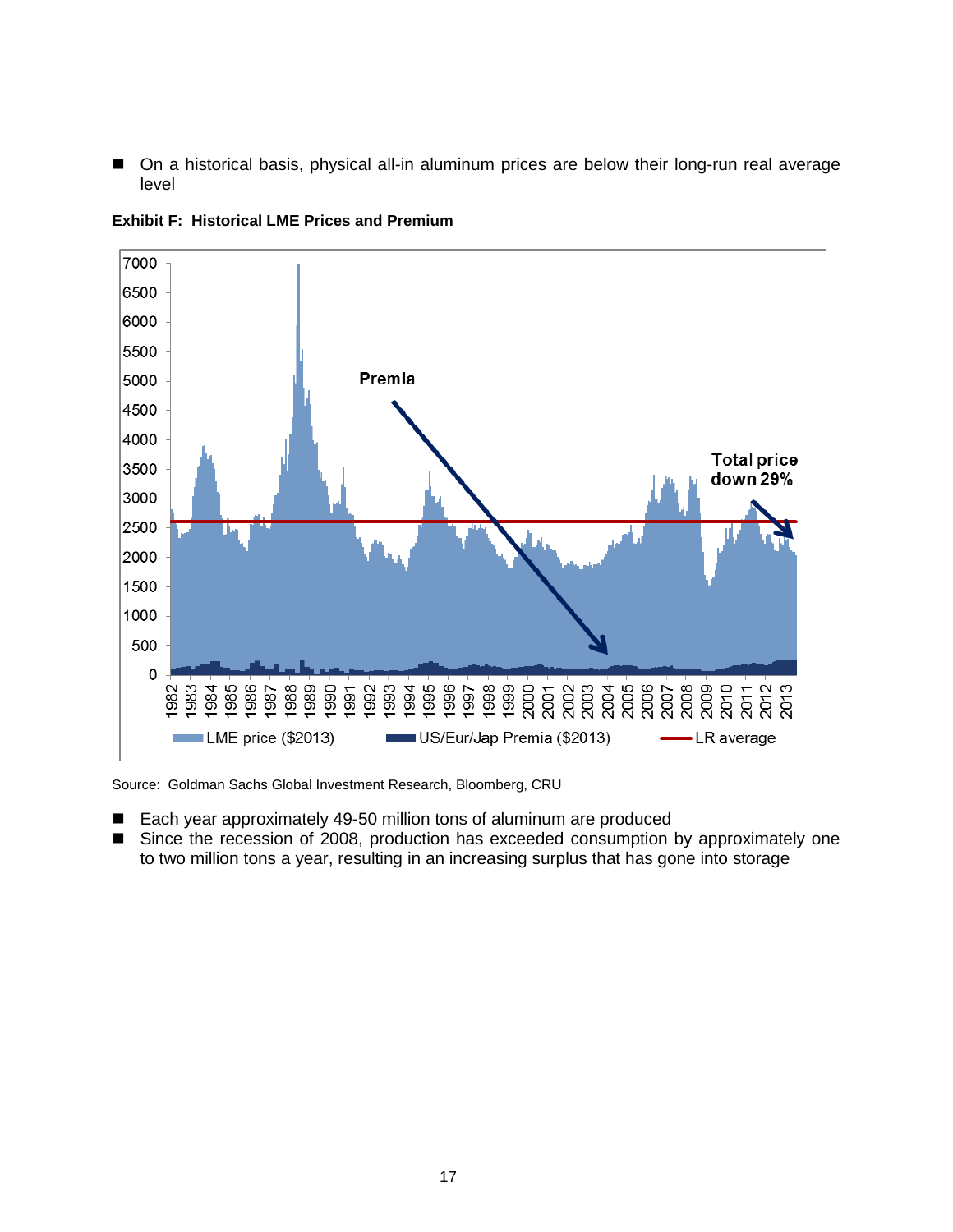

## **Exhibit G: Aluminum Production & Consumption**

Source: Wood Mackenzie 3Q 2014 estimate

- **Prices of surplus commodities reflect "carry" dynamics; that is, the price for the commodity** delivered on a spot basis (i.e., 2-30 days) is lower than the price for the commodity delivered in the future
- Carry pricing structures induce financial entities such as trading houses and hedge funds to implement "carry trades" whereby they:
	- Buy spot
	- Simultaneously sell forward and
	- Store the commodity between purchase and sale
- Where the difference between the spot purchase price and forward sale price is sufficiently large, financial entities cover the costs of funding a purchase and storing the commodity through the forward sale while still earning a low-risk return
- Aluminum has been in "carry" for most of the period since 2008, resulting in a profitable transaction for market participants
- Often, lenders to carry traders take security for their loan on the underlying warrants or metal
- In times of uncertainty, lenders place greater importance on the most liquid (i.e., readily saleable) form of collateral



#### **Exhibit H: Illustrative Aluminum Cash & Carry Profit**

Source: LME, Goldman Sachs Securities Division

Aluminum may be stored "on-warrant" at LME approved warehouses or "off-warrant"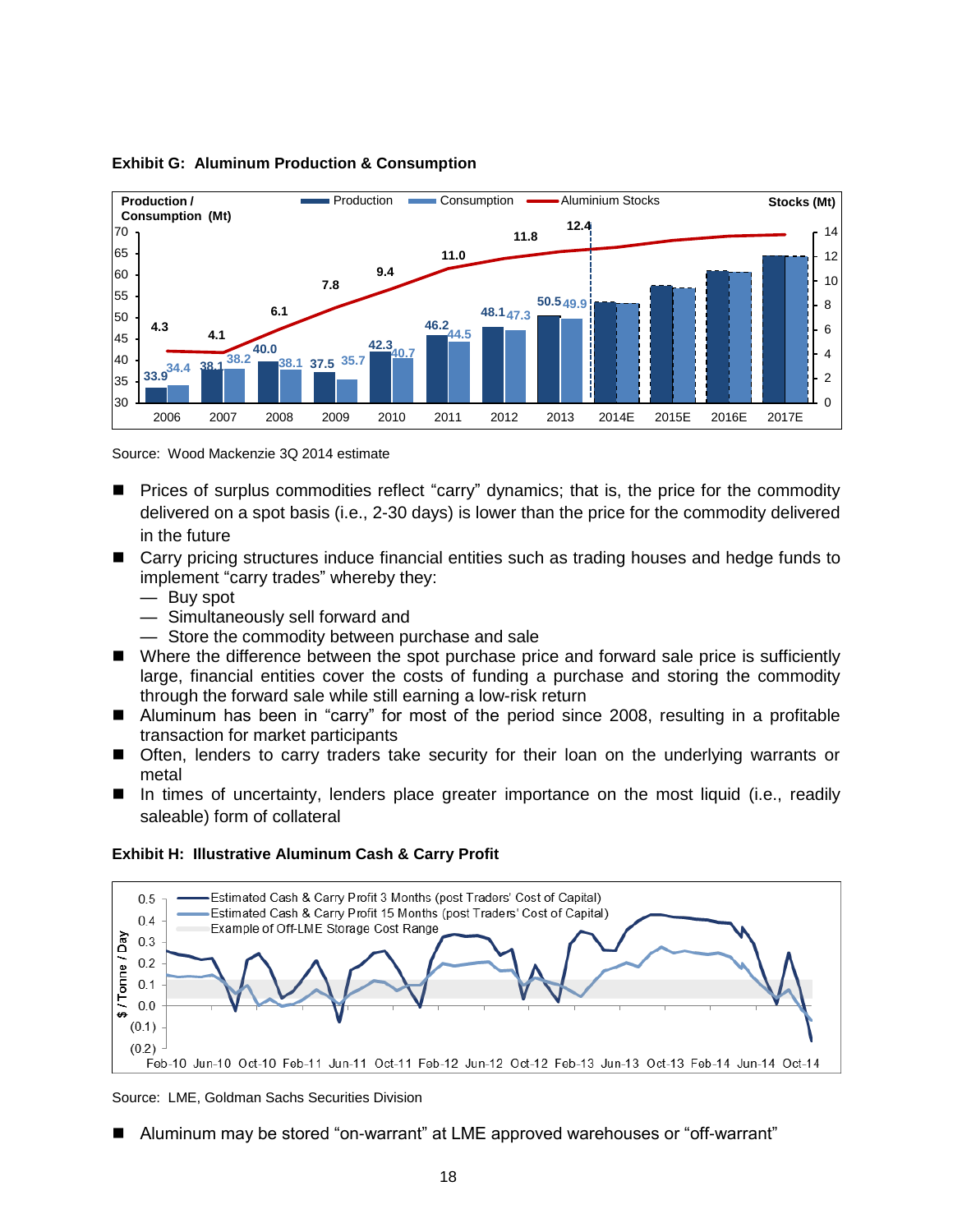- In selecting between on-warrant and off-warrant storage, aluminum owners and their lenders weigh the relative value of the liquidity of a warrant against the lower cost of storage off-warrant
- While on-warrant LME stocks have grown since 2008, off-warrant stocks have grown at a higher rate, particularly since 2011 when more warrant holders sought to remove metal from Vlissingen and Detroit
- The implication of this is that as economic confidence improved and credit became more readily available, aluminum owners were able to perpetuate their carry trades but modify them from being "on-warrant" to being "off-warrant" so as to take advantage of lower storage costs, thereby increasing the profitability of the trades
- **Notably, these transactions have been more profitable to aluminum owners than selling the** surplus aluminum to consumers at spot prices
- Historically, when the cycle reverses (i.e., spot prices go above forward prices), commodity owners unwind carry trades and sell into higher priced spot market
- There are currently approximately 4.4 million tons of LME warranted aluminum, and there is estimated to be almost 8 million tons being stored off-warrant
- Of the LME warranted aluminum, 1.8 million tons are held at "non-queue" locations
- Thus, of the aluminum currently held in storage, approximately 9.6 million tons is not subject to any queue and is therefore available to be delivered in a sale on an immediate basis
- That the owners of this aluminum choose to continue to hold it in storage rather than sell it to into the market reflects the fact that the carry trade is more profitable than selling at available market prices



**Exhibit I: Global vs. LME Aluminum Stocks**

Source: LME, Wood Mackenzie 3Q 2014 estimate

- The price for aluminum is negotiated between sellers and buyers. One of the predominant referenced prices in the United States is the "Midwest Transaction Price," which predates the creation of the LME futures contract on aluminum in 1978.
- The difference between the Midwest Transaction Price and the price for an LME warrant is referred to as the "Midwest Physical Premium" but is more accurately described as the "LME Discount."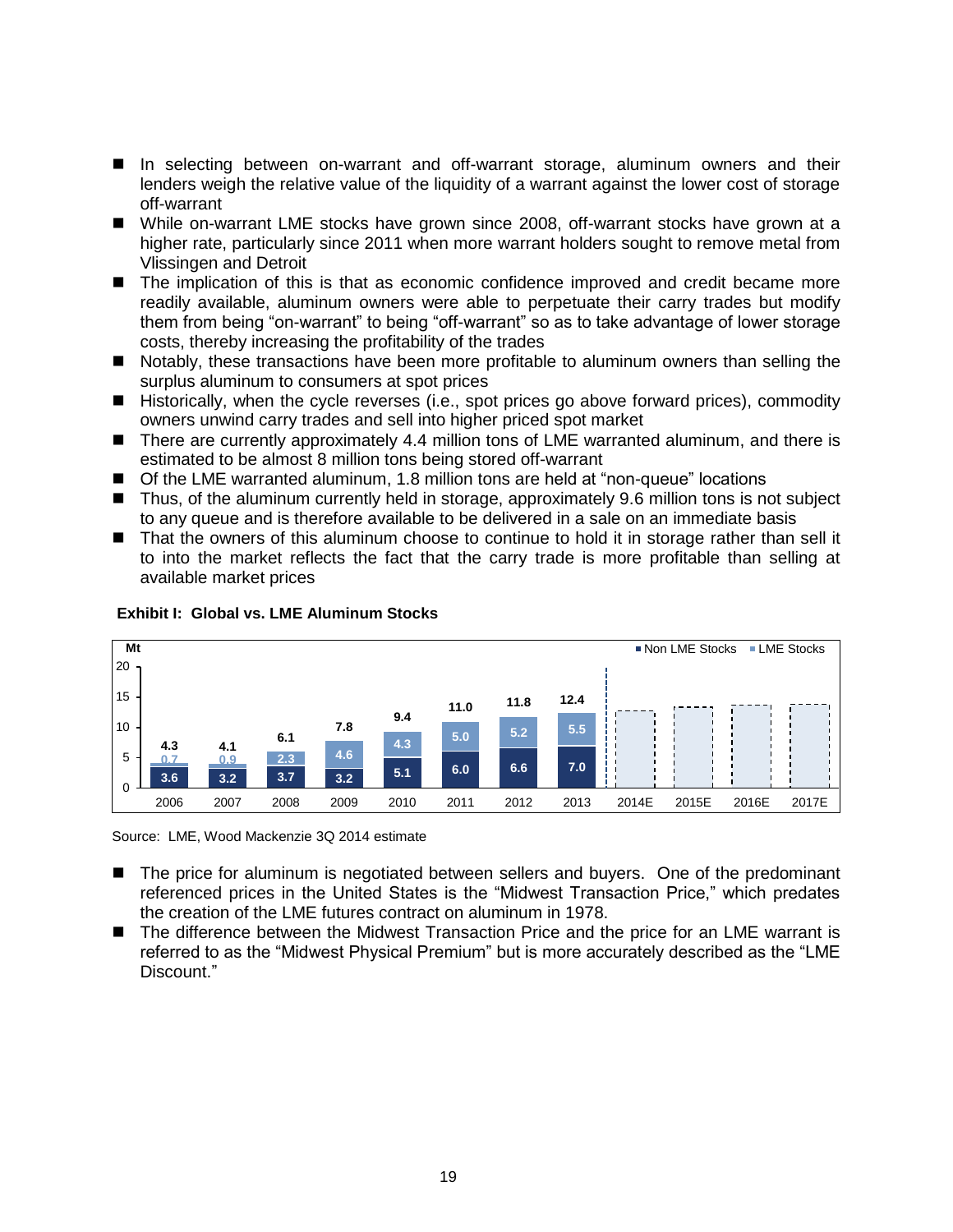

#### **Exhibit J: Midwest Transaction Price vs. LME Price**

## **B. GOLDMAN SACHS' OWNERSHIP OF METRO WAS NEITHER INTENDED TO IMPACT, NOR DID IT IMPACT, THE LENGTH OF QUEUES TO REMOVE METAL FROM METRO WAREHOUSES**

As noted, Goldman Sachs invested in Metro based on a thesis that the aluminum storage businesses would perform well given the substantial reduction in demand for aluminum resulting from the global recession and the historical propensity of aluminum producers to resist cuts in production as long as possible. At the time the deal closed, customers had already deposited over 800,000 tons of aluminum with Metro, due in large part to its proximity to centers of North American production and access to inexpensive industrial real estate in the depressed Detroit market. Goldman Sachs' investment thesis proved correct. From 2010 through 2013, the amount of aluminum stored at Metro and other warehouses continued to grow.

The owners of the aluminum stored in Metro's warehouses are rarely end-user consumers. Given the surplus of aluminum that has persisted since 2008, actual consumers have been able to source their requirements directly from producers. The metal in storage was acquired almost entirely by financial entities, such as trading houses and hedge funds, which held warrants for aluminum that they had sold forward or intended to sell in the future. These financial entities or their lenders found on-warrant storage in the LME warehouse system to be

Source: LME, Metal Bulletin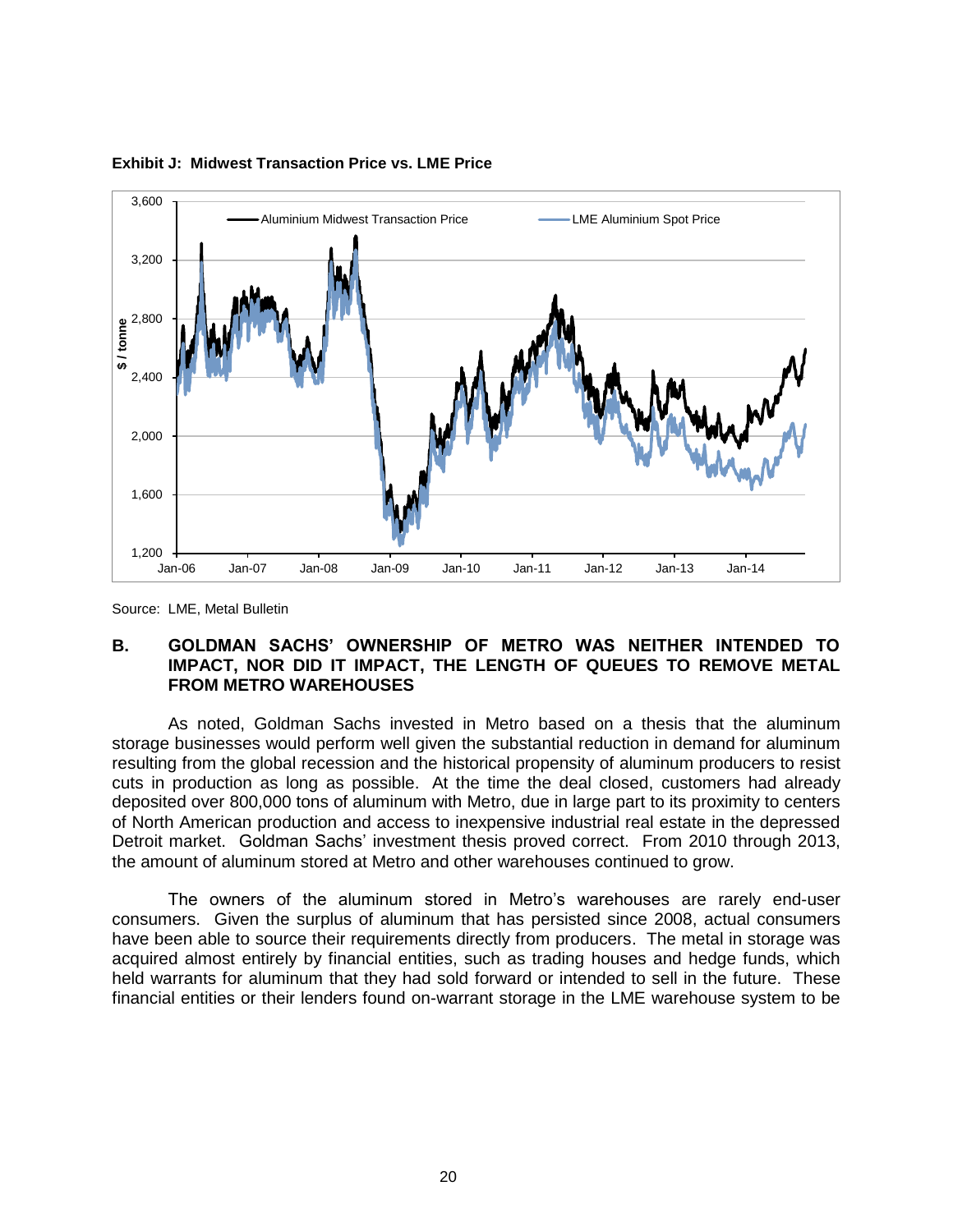attractive because of the greater liquidity that it offered in comparison to storing the metal offwarrant.

Beginning in 2011 but in particular after the LME increased its minimum load-out requirements in January 2012, holders of aluminum warrants in Pacorini's Vlissingen facilities and Metro's warehouse located in Detroit began to cancel those warrants and seek to withdraw their metal, typically to store it at lower rates on an off-warrant basis.<sup>9</sup> The result of these cancellations, combined with the operators holding themselves to minimum load-out requirements of the LME, resulted in "queues" or wait times for metal at Metro's Detroit warehouses and Pacorini's Vlissingen warehouse.

The LME market is transparent. Inventory levels and queues at LME locations are published each day and minimum load-out requirements are well understood. As such, market participants actively take into account the effects of these considerations in making prices for LME warrants and related products.

The trading houses, hedge funds and other entities that own warrants continuously evaluate alternatives to maximize the return and optionality on their investments, including investments in aluminum warrants. As part of that evaluation, warrant owners consider whether they can enhance returns and optionality by cancelling warrants to enter into the queue so that the metal associated with the warrants is loaded out and transformed from an "on-warrant" status to an "off-warrant" status. In conducting this analysis, the warrant owners take into account a number of considerations, including the price that they could obtain for selling their metal into the spot market, the profit that they can lock in by executing a cash and carry trade into the future, the terms that the warehouse operators offer to store the metal off warrant and to place the metal back on to warranted status. The ultimate decision as to what course of action will be taken with particular metal is of course made by the entity that owns the metal.

Since LME rules require warrant holders to pay rent whether or not a warrant is canceled, Metro does not benefit from longer queues. Metro receives rental payments for all metal that remains in its warehouses regardless of whether or not a queue exists. That said, since queues may increase premiums, which may reduce an aluminum owner's interest in storing aluminum in the LME system, Metro's economic interest is best served by queues being shorter.

## **C. THE LENGTH OF QUEUES AT METRO'S DETROIT WAREHOUSE DID NOT IMPACT CONSUMERS**

Since the onset of the global recession in 2008 the prices consumers pay for physical aluminum—so-called "all-in prices"—dropped significantly and remained lower than prerecession levels. Aluminum has substantially under-performed other commodities including copper, oil and a broad based index of commodities.

<sup>9</sup> Exhibit I reflects the growth of off-warrant storage in comparison to on-warrant storage.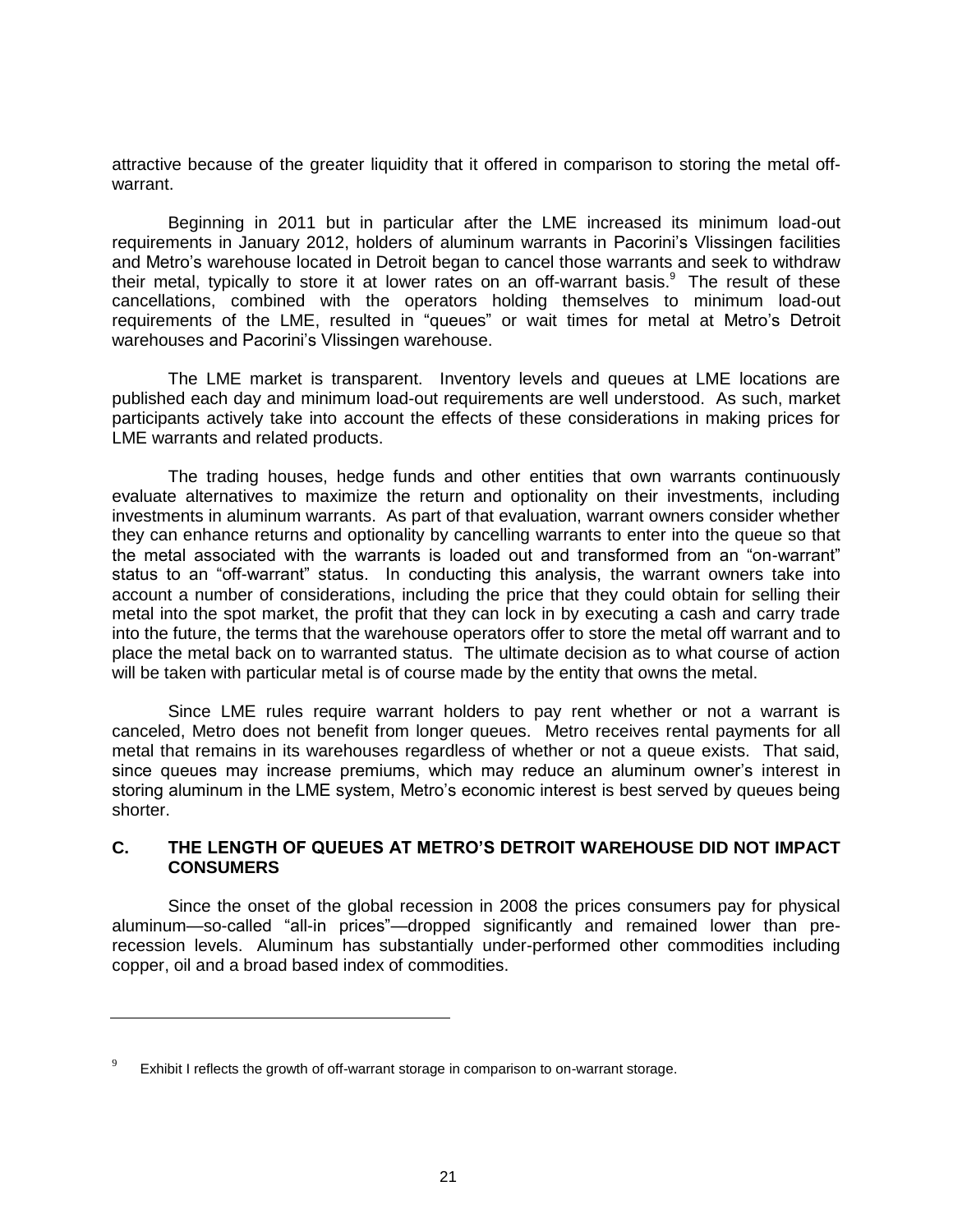

#### **Exhibit K: Physical Aluminum Price vs. Other Commodities**

Source: LME, ICE, S&P and Metal Bulletin

The price for delivered physical aluminum is set by what willing buyers are prepared to pay to willing sellers. In the United States, the predominant referenced price is the Midwest Transaction Price. Platt's, a subsidiary of McGraw Hill Inc., surveys the market for transacted prices for aluminum and includes this composite price in its Metals Bulletin publication. The difference between this Midwest Transaction "all-in" price and the LME spot price is known as the Midwest Premium.<sup>10</sup> All things being equal, an increase (or decrease) in the LME spot price necessarily is accompanied by a decrease (or increase) in the "premium"—but changes in LME spot prices do not result in changes in "all-in-prices," which instead are a reflection of global supply and demand factors.

Importantly, supply/demand fundamentals have dictated all-in aluminum prices. A clear demonstration of this is that these prices have been at the marginal cost of production for an extended period of time. It is only in circumstances of a shortage (where price is used to ration a commodity in deficit) or where the prices do not reflect market conditions that commodity prices exceed marginal production costs. This is demonstrated by the chart below which reflects the costs of producers at the  $90<sup>th</sup>$  percentile of the cost curve. These are the "marginal" producers whose output sets the marginal price of the relevant commodity.

 $10$  There are prices similar to the transacted Midwest Price in Europe and Asia and the difference between such prices and the prevailing LME spot price is referred to as the premium for those regions. Regional all-in and premium prices have performed consistently.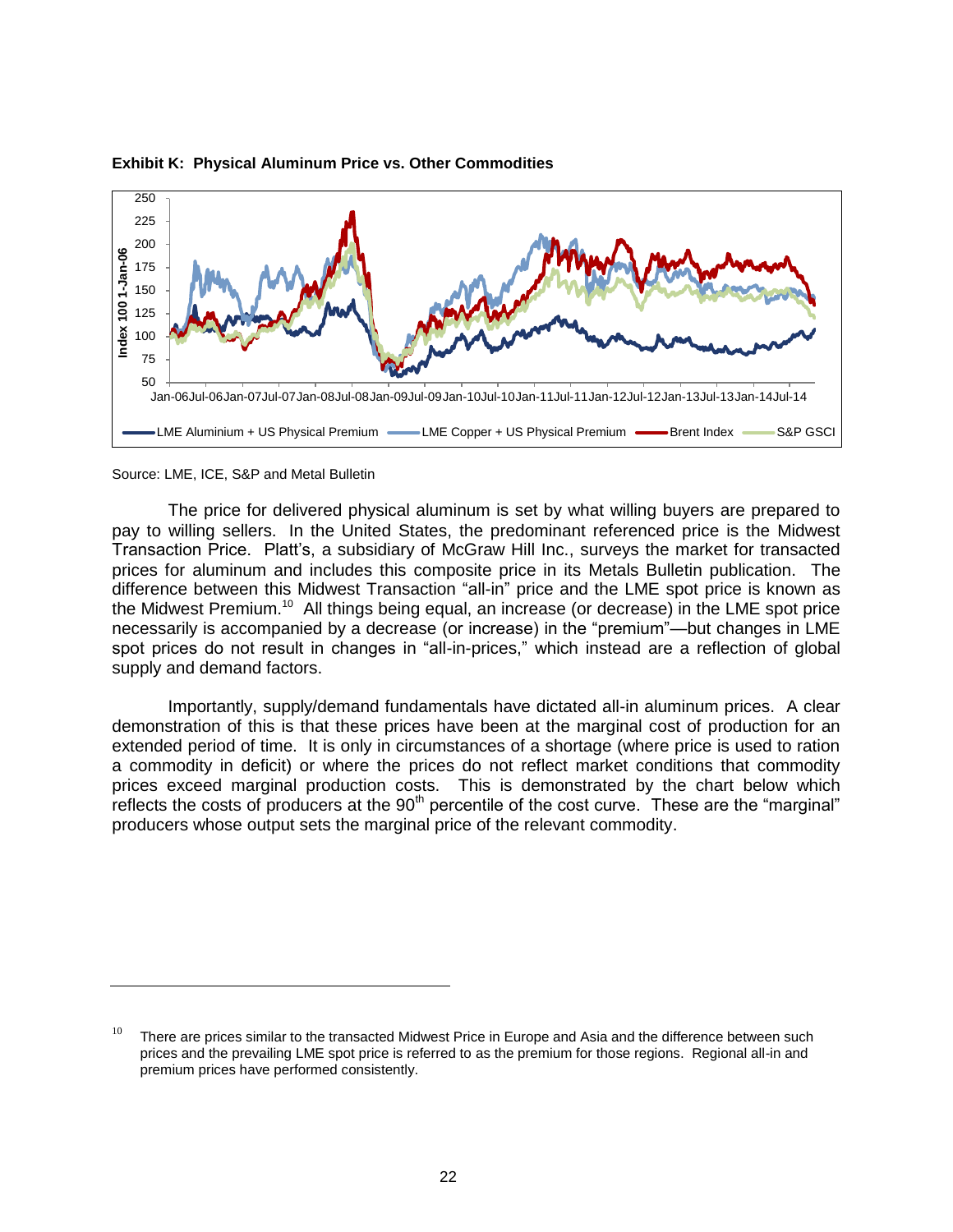

**Exhibit L: All-in Prices vs. Marginal Cost of Production**

Source: Metals Bulletin; Wood Mackenzie

Simply put, queues in LME warehouses (including in Metro's Detroit Warehouse) do not impact the "all-in price" consumers pay for delivered physical aluminum. The only fundamental driver that the LME warehouse queues could potentially impact is the perceived availability of aluminum inventories in their storage facilities. That said, queues and other manifestations of LME rules may affect the LME prices. A warrant may decline in value due to the obligation of the holder to pay LME rent for an extended period of time while in a queue awaiting delivery of physical metal.<sup>11</sup> All things being equal, a reduction in the LME spot price is necessarily

 The LME futures contract, like many futures contracts, is based on the "seller's choice" model. In other words, at the expiration of the contract, the seller may satisfy its delivery obligation by tendering any warrant of its choosing. Sellers, acting in their economic interest, typically select the "cheapest to deliver" or least valuable warrant. In recent years it has often but not always been the case that the cheapest to deliver is a warrant associated with metal in a queue location. To the extent that the cheapest to deliver is a queue location, the length of the queue will affect the value of LME contracts.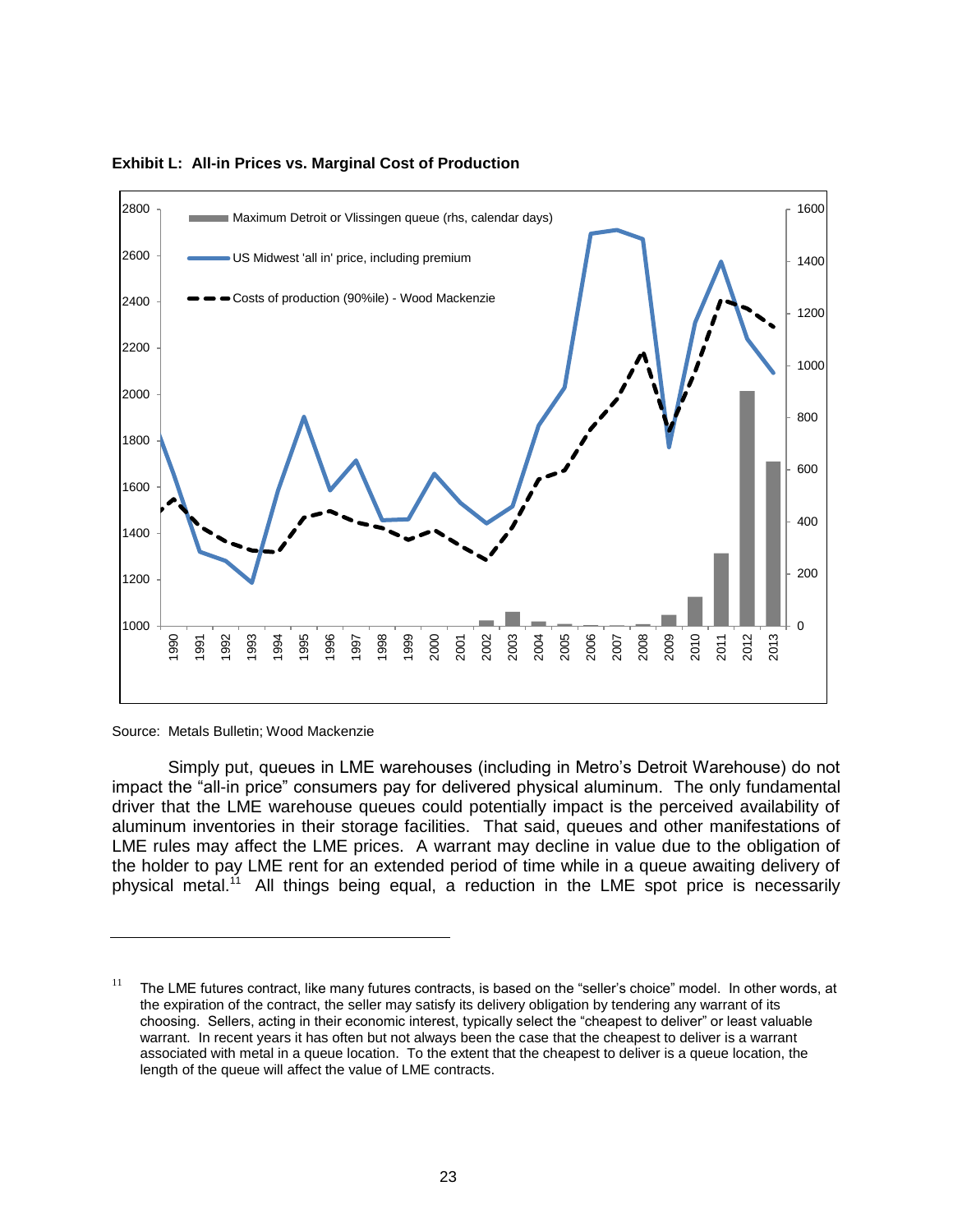accompanied by an increase in the "premium," but does not change the "all-in-price" paid by consumers.

Metro's "off-warrant" transactions—which are described more fully below— likewise did not impact prices paid by aluminum consumers. These transactions involved customers of Metro seeking to maximize their returns and optionality by taking steps to transform their holdings from and to on-warrant status and off-warrant status. To maintain its competitive position with customers, Metro offered alternatives in relation to the rent for aluminum that was loaded out and maintained with Metro off-warrant and potential incentives that Metro would pay in the event such aluminum was subsequently placed on-warrant. Metro offered the transactions in an effort to compete with storage alternatives that its customers had and to retain warehouse customers they might otherwise have lost. These transactions complied with LME rules relating to the loading out of metal and did not impact the "all-in-price" paid by aluminum consumers.



**Exhibit M: Midwest Transaction Price is not correlated with Detroit queue** (\$/t)

Source: LME, CRU, Goldman Sachs Global Investment Research

The queue at Metro's Detroit Warehouse did not impact the ability of end-users or consumers to obtain aluminum. In surplus market conditions, consumers do not rely on LME stocks to source metal. To the contrary, the metal in Metro's Detroit Warehouse (and in the queue to exit Metro's Detroit Warehouse) was owned overwhelmingly by financial entities, such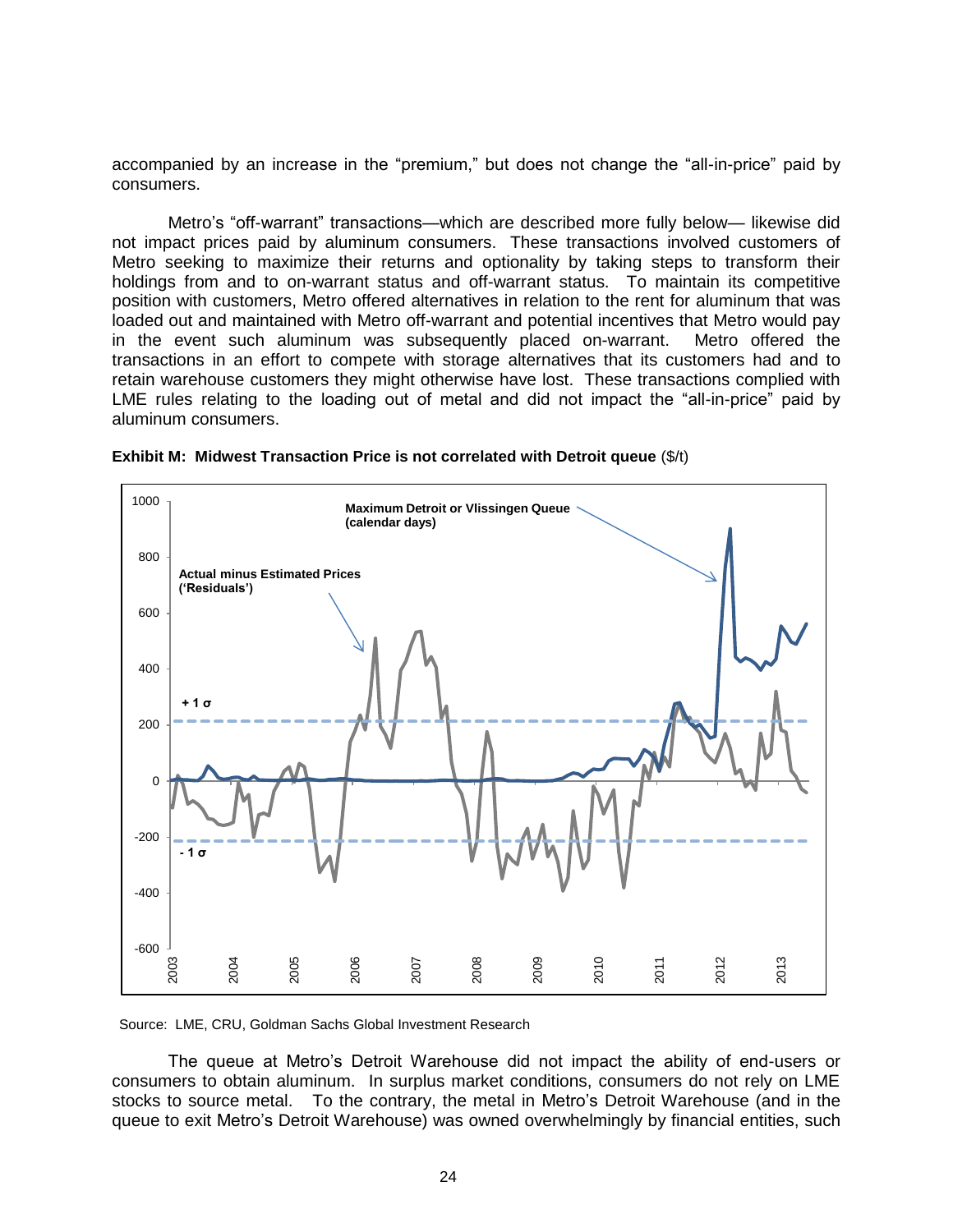as trading houses and hedge funds. Tellingly, in the summer of 2013, when Goldman Sachs offered to swap metal with any consumer waiting in the Detroit queue, none accepted the offer.

## **D. GOLDMAN SACHS DID NOT ENGAGE IN IMPROPER "MERRY GO ROUND" TRANSACTIONS**

On July 21, 2013, the *New York Times* published an article titled "A Shuffle of Aluminum, but to Banks, Pure Gold." The article suggested that the practice of aluminum warehouses taking metal that is to be shipped out at the end of a customer's term and then relocating that metal to another of its warehouses somehow caused aluminum to be less available or more expensive to consumers. This is simply false.

The article described occasions where aluminum from one Metro warehouse in Detroit was moved to another Metro warehouse in Detroit—which a former Metro employee purportedly characterized as a "merry-go-round of metal"—while manufacturers allegedly could not obtain aluminum out of Metro's warehouses fast enough to make products such as beer cans. To the contrary, Metro always complied with owners' instructions as to the movement of metal, its activities complied with LME rules and did not impact the cost that Americans pay for cans of beer.

As noted, those storing metal in Metro's Detroit Warehouse are rarely consumers needing metal for production but rather financial entities such as trading houses and hedge funds that continuously evaluate how to maximize the return on their aluminum investments. That evaluation included consideration of whether to keep the metal at Metro, sell it on the LME, sell it over-the-counter, or move it "off-warrant" for non LME storage. Given the continuing prevalence of a "carry" market in aluminum (i.e., spot prices being lower than forward prices), many metal owners sought to perpetuate a cash and carry transaction while lowering the cost of maintaining such a position by storing the metal outside of the LME warehouse system for some time. As metal owners contemplated removing their metal from Metro's Detroit Warehouse to place it in storage elsewhere, Metro sought to retain the metal and its associated revenue from rental payments. In other words, Metro competed with other storage providers for the metal that was being removed from its warehouses.

As a result, Metro entered into a handful of so-called "off-warrant" transactions. These involved customers seeking different economic alternatives that would lower their costs and provide greater flexibility to allow them to respond to dynamic market conditions. To facilitate this, Metro worked with its customers to combine components of traditional commercial arrangements. Metro offered customers that were removing or planning to remove metal from its warehouse in Detroit rental terms to store the metal "off-warrant" in a different Metro warehouse. The metal owners retained the option to dispose of this "off-warrant" metal as they saw fit, including by re-warranting the metal in exchange for an incentive payment from Metro and certain metals owners availed themselves of this opportunity. As always, the metal owners had full authority to decide what to do with their metal. At no time did Metro dictate where or when the metal would be delivered; at all times, the customer did.

The effect of these "off-warrant" transactions was that metal was removed from one Metro warehouse in Detroit, loaded "Free On Truck"—whereupon control of and responsibility for the metal passed to the metal owner/transporter—and then moved to another Metro warehouse in Detroit at the metal owner's direction.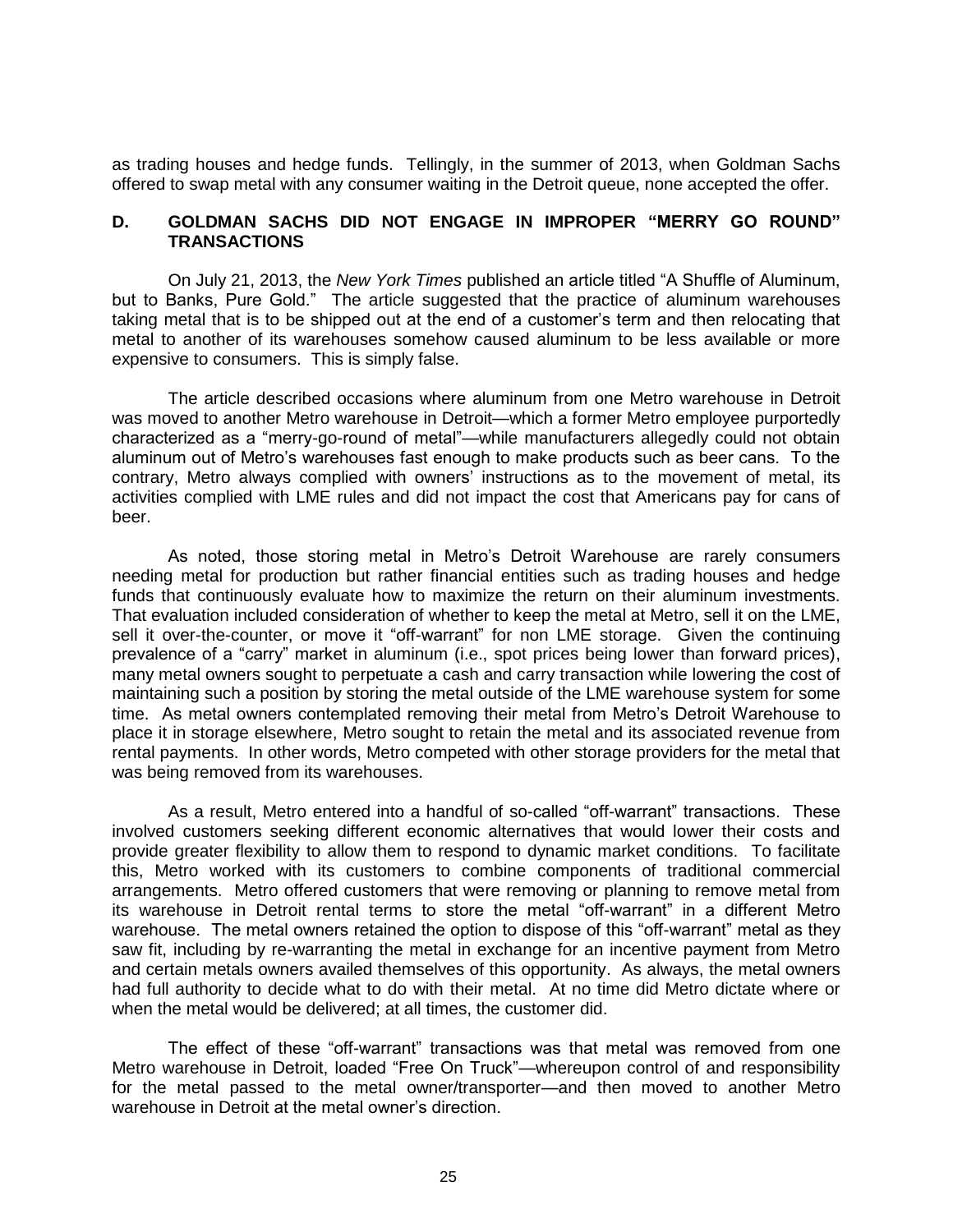This movement from one Metro warehouse to another is, presumably, the "Merry-Go-Round" that the *New York Times* described. But an owner's decision to store its metal in another Metro warehouse (as opposed to in a competing warehouse) is a distinction without a difference. Notably, an owner that chooses to place metal that has been loaded-out back on warrant would be subject to going to the back of the line in the prevailing queue in the event it decided to subsequently cancel that warrant.

These off-warrant transactions complied with LME rules. In particular, the LME rules track long-standing principles of commercial law in regard to whether metal is counted as being part of a warehouse operator's inventory. At the moment the warehouse operator relinquishes control and is discharged of further responsibility (i.e., risk of loss) with respect to metal, the metal is no longer counted as part of the operator's inventory. It is at this moment that particular metal transitions from "on-warrant" status to "off-warrant" status. Consistent with conditions under which Metro provides warehousing services, this occurs once the metal has been loaded "free on truck" or "free on carrier."<sup>12</sup> The act of loading the metal on a truck or train results in the warehouse operator's release of possession and risk of loss which concludes the operator's right to charge LME rent.

The metal at issue was loaded by Metro at the owner's instructions onto a truck, the operator of which issued a bill of lading, and was then moved to another location at the owner's direction. LME rules not only required that Metro follow the owner's instructions regarding the disposition of its metal, but also provided that metal removed in this fashion counted against daily load-out requirements. LME rules do not distinguish whether the metal removed from a warehouse is moved across the country, across the city, or across the street and there is no reason they should. Any metal that is removed from a warehouse at the owner's direction becomes subject to an issued bill of lading and is properly deemed to have been loaded-out.<sup>13</sup> Notably, the LME published a consultation on November 7, 2014 in which it proposes for the first time to include in its rules a new definition of the term load out. The proposed definition includes a new requirement to effectuate the load out of metal, which is that after the metal has been removed from the warehouse and become subject to a bill of lading it be delivered to a destination other than a warehouse of the same operator in the same location.

It is important to note that the off-warrant transactions did not involve Metro favoring one customer relative to another or disregarding the LME's bedrock principle of first in time, first in right with respect to queue position. In circumstances where the customer that was party to an off-warrant transaction elected to place the metal back on warrant in consideration of an incentive, that customer would return to the back of the queue upon any subsequent cancellation.

<sup>&</sup>lt;sup>12</sup> These terms are defined by the International Chamber of Commerce, commonly referred to as "Incoterms®." The current Incoterm for "free on truck" or "free on carrier" is "free carrier (FCA)."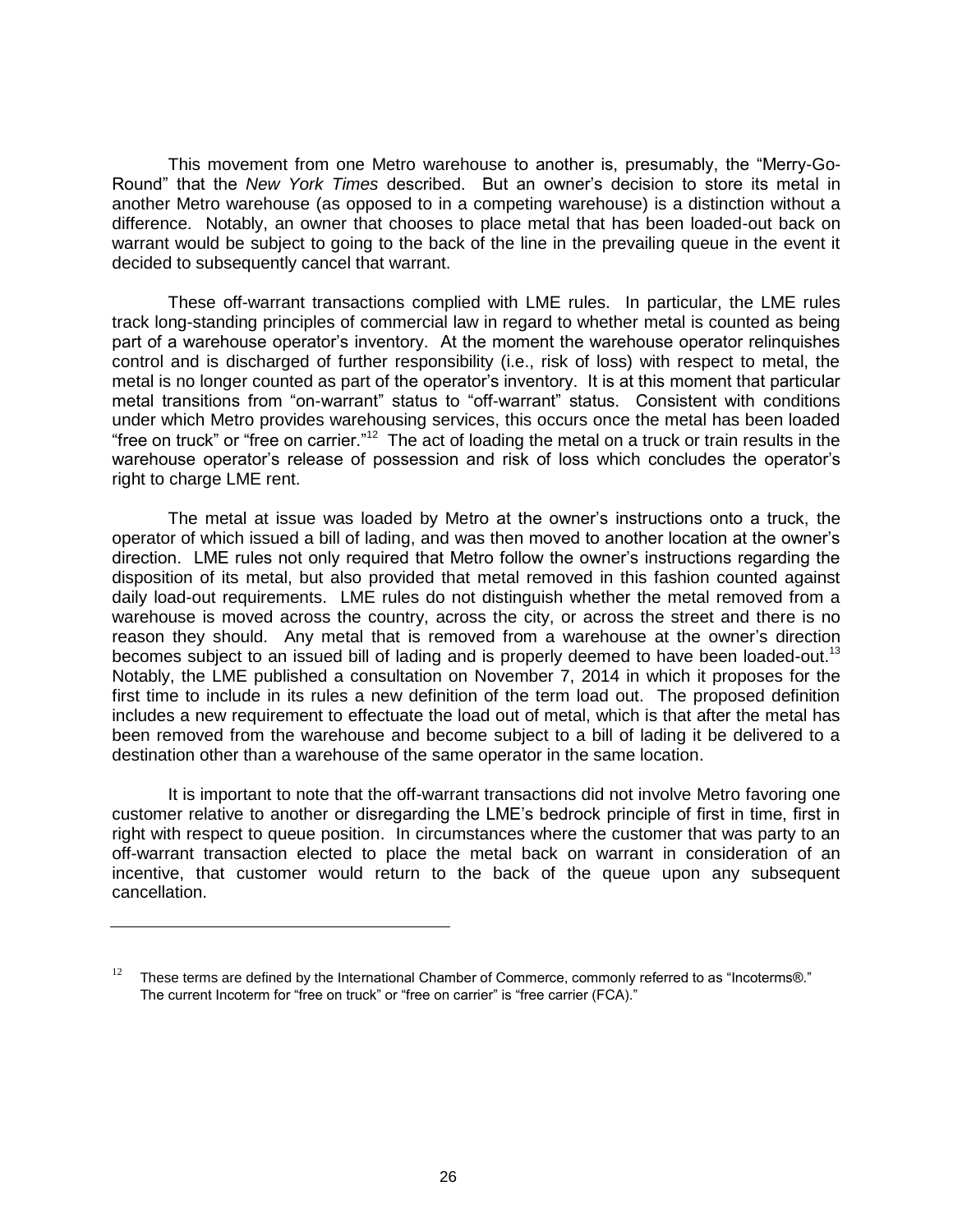Finally, and most importantly, these "off-warrant" transactions had no impact on the allin-price of aluminum paid by users and consumers.

#### **E. INCENTIVES PAID BY METRO TO ATTRACT METAL WERE COMPLETELY PROPER; METRO HAS LOADED OUT SIGNFICANT VOLUMES OF METAL**

Under the LME system, accredited warehouses publish their standard rent and FOT charges annually. LME warehouse operators offer incentives and discounts from published rates in order to compete for storage business against other LME and non-LME storage alternatives. Like other warehouse operators, Metro has offered incentives to customers to induce them to store their aluminum in its warehouses.

Metal warehousing is a globally competitive business. In order to compete, warehouse operators typically offer one of two types of inducements to potential customers. Operators may offer an up-front payment or "prebate" on future rent collections to customers who place metal on warrant in its warehouses. In other instances, operators offer discounted rent to customers who agreed to store their metal for specific durations. In the event the customer who receives such a discount elects to remove its metal before the agreed term, the customer would pay a "break fee" to compensate the warehouse for the lost revenue relative to its expectation at the time it agreed to the discount. One may analogize these incentives to those offered by landlords, such as offering one-month's free rent to attract a tenant, or reducing rent for a tenant who signs a long-term lease.

Metro has offered both types of these incentives, consistent with industry practice. In all such instances, the inducements that Metro has offered have been the product of arm's-length negotiations with the customer. Other warehouse companies provided the same or similar forms of incentives.

The operators that tend to offer the "prebate" form of incentive are those that have a meaningful inventory position. These operators have a greater degree of confidence that they will be able to earn back upfront incentives paid even in circumstances where the metal a customer deposits is withdrawn immediately after the deposit is made. The reason for this is that the operator assumes that the warrants relating to its entire inventory may be cancelled on any given day and regards each ton of inventory (whether newly delivered or otherwise) as being fungible. On the other hand, operators with a lower inventory position tend to offer discounts to LME published rents rather than "prebate" incentives.

Two consequences flow from this: First, the prebate locations are those whose warrants tend to be delivered against LME long positions. Second, the prebate locations are those that tend to load out the most metal. In fact, over the last 12 months, 1.5 million tons of aluminum have been loaded out from Detroit and Vlissingen, while only 600,000 tons aluminum have been loaded out from all other locations combined. A primary reason for this is that the customers who receive discounted rent deals benefit from those deals only to the extent that they maintain their metal with the warehouse operator.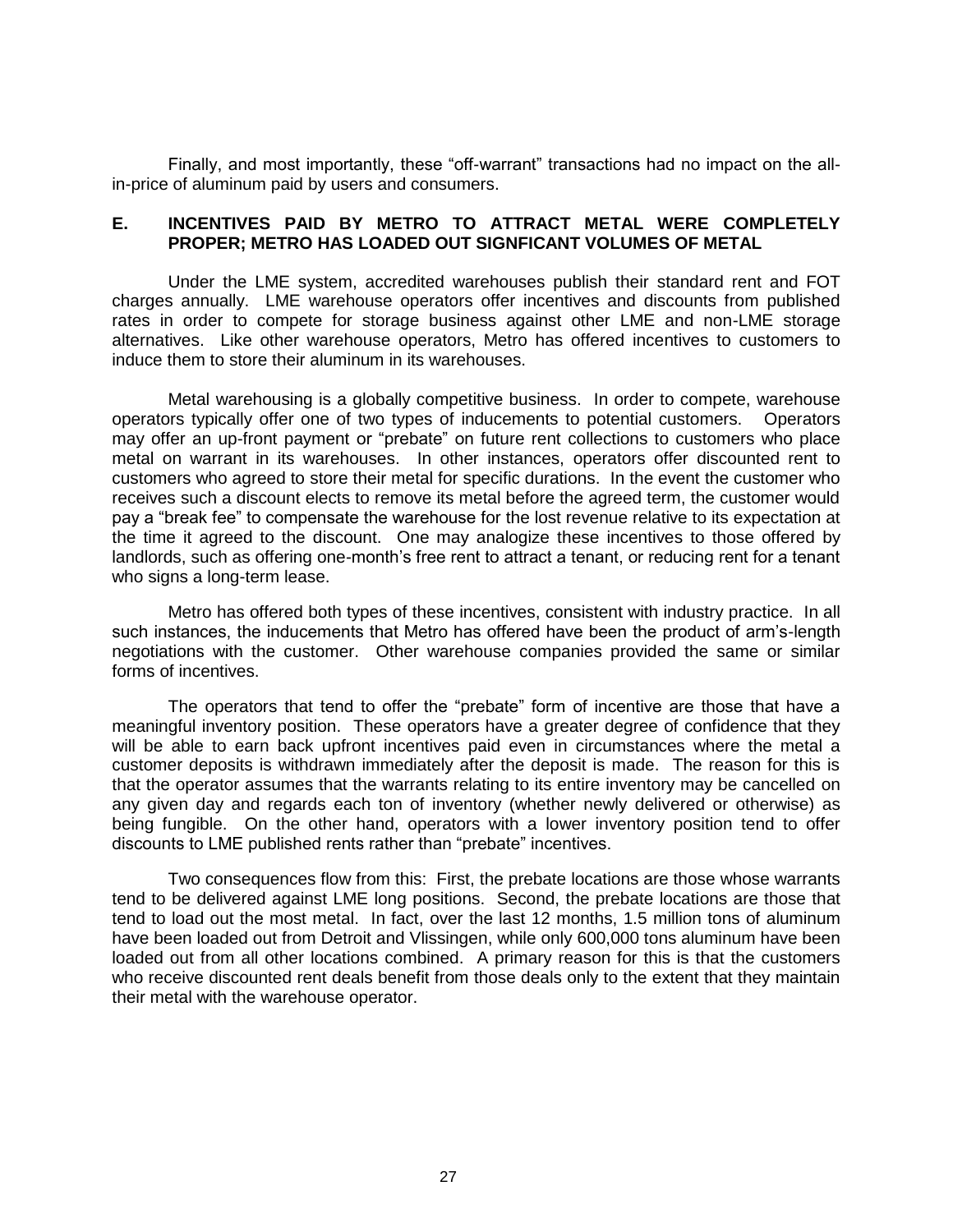

**Exhibit N: Load-out in Prebate vs Other Locations (kt)**

LME rules permit the inducements such as prebates and discounted rent deals. That said, clause 9.3.1 of the LME Warehouse Agreement states

*The proper functioning of the market through the liquidity and elasticity of stocks of metal under Warrant should not be artificially or otherwise constrained by Warehouses giving exceptional inducements or imposing unreasonable charges for depositing or withdrawing metals, nor by Warehouses delaying unreasonably the receipt or dispatch of metal, save where unavoidable due to force majeure.* 

The LME's purpose in adopting this clause was to ensure that the flow of material into and out of warehouses is free from exceptional and unreasonable interference. Over the last 12 months, Metro has loaded in 355,000 tons and loaded out 943,000 tons. In November 2013, the LME announced that it was adopting the "Linked-Load-in/Load-out" rule to come into effect from April 2014. The rule was designed to reduce queues by increasing load-out requirements at queue warehouse locations.

The rule was suspended by a UK court in March 2014 based on a procedural challenge brought by Rusal, a large Russian aluminum producer. Notwithstanding that the rule was suspended for a period of time (the UK court's decision was reversed on appeal on October 8, 2014) Metro voluntarily complied with its requirements. As a result, Metro has loaded out 600,000 more tons of aluminum more than it has loaded in.

Moreover, the rule has affected the willingness of warehouse operators to offer incentives. Metro has offered incentives only with respect to a *de minimis* volume since adhering to the rule's terms. At the same time, the Midwest Premium has reached record levels, evidencing the fact that the premiums are not being driven by warehouse incentives.

Metro's incentive payments did not lengthen queues, restrict the availability of metal, or impact prices paid by consumers or other end-users of aluminum. The queues were the result of metal owners' independent, financially-motivated decisions to remove metal from Metro's warehouses. Those waiting in the queue at Metro's Detroit Warehouse were not end-users or consumers of aluminum, and, given surplus market conditions, there has never been a shortage of aluminum. And most importantly, while the length of a queue may impact LME spot prices, it has no impact on the all-in price of aluminum.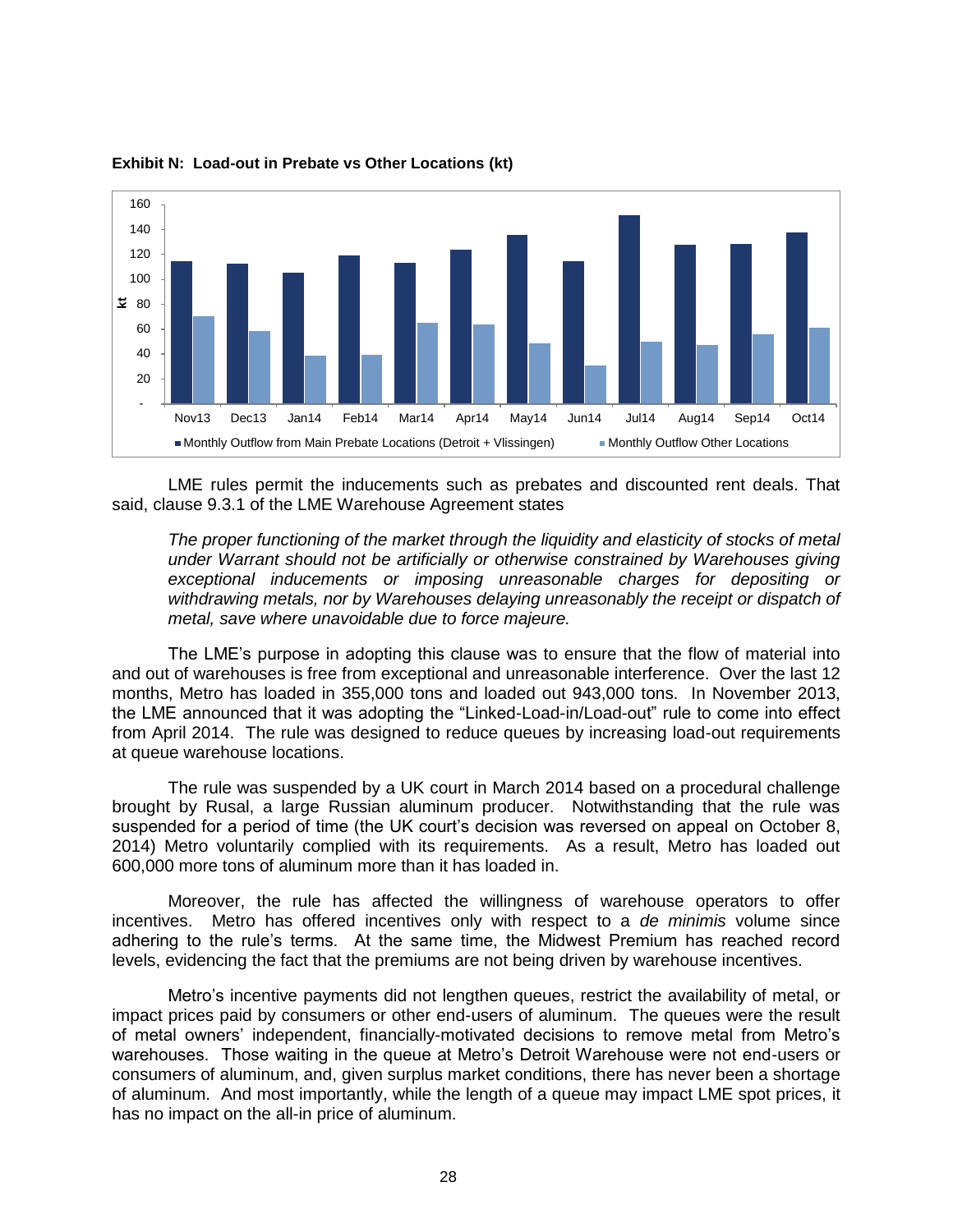## **F. METRO'S RECEIPT OF "BREAK FEES" WAS APPROPRIATE AND CONSISTENT WITH LME RULES**

As noted, Metro offered incentives in the form of discounted rent to metal owners who agreed to store their metal in Metro warehouses for fixed periods of time. As with any such arrangement, Metro negotiated for "break fees" that customers would pay if they broke these agreements, removed their metal prior to conclusion of the agreed-upon storage term, or elected not to roll a lease when otherwise expected to do so. The break fees were a means of compensating Metro for, among other things, rent discounts that Metro provided based on the understanding that the customer would store metal for a period that turned out to be longer than the actual storage period.

The break fees were not typically agreed to in advance, but rather resulted from bilateral, fluid negotiations taking into account various factors. While Metro typically sought to obtain the largest break fees it could, in the end, the metal owner ultimately determined the break fee (if any) it would pay. At times, the calculation of a break fee considered the revenue that a metal owner might obtain from selling its metal on the open market after removing it early from a Metro warehouse. As with the revenue foregone by Metro, the increased revenue obtained by the metal owner as a result of its breach was an appropriate commercial factor to consider in determining a break fee. At times, this additional revenue was described with reference to the "premium," *i.e.,* a shorthand reference to market prices for metal. At other times, the break fees were calculated on the basis of other factors, such as market conditions, the length of time the metal was stored before being moved out, or the nature of the customer relationship.

Considering a metal owner's revenue resulting from a breach of a storage agreement or an expectation that the lease will be rolled over does not amount to dealing—directly or indirectly—in LME contracts. On some occasions, customers agreed to pay break fees based roughly on this factor. On other occasions, they did not. In the end, Metro accepted break fees that its customers were willing to pay. It has never brought an action against any customer for terminating a lease early or for not making up for foregone rent as a result of early terminations.

## **G. METRO AND GOLDMAN SACHS EXCEEDED LME RULES RELATING TO INFORMATION BARRIERS**

Consistent with LME rules, Goldman Sachs and Metro are subject to an Information Barrier Policy designed to ensure that commercially sensitive information in Metro's possession is not shared with Goldman Sachs sales and trading personnel. The policy is comprehensive and exceeds the LME's requirements. For example, the policy requires that Metro anonymize customer information that it provides to Goldman Sachs' personnel who sit on Metro's Board, even though those personnel are not involved in metal sales and trading activities.

Metro and Goldman Sachs employees have complied with the Information Barrier Policy. Regular audits, including by Goldman Sachs' Compliance Department and third party auditors, have identified no instances in which Metro's confidential information has been disseminated improperly to Goldman Sachs' sales or trading personnel.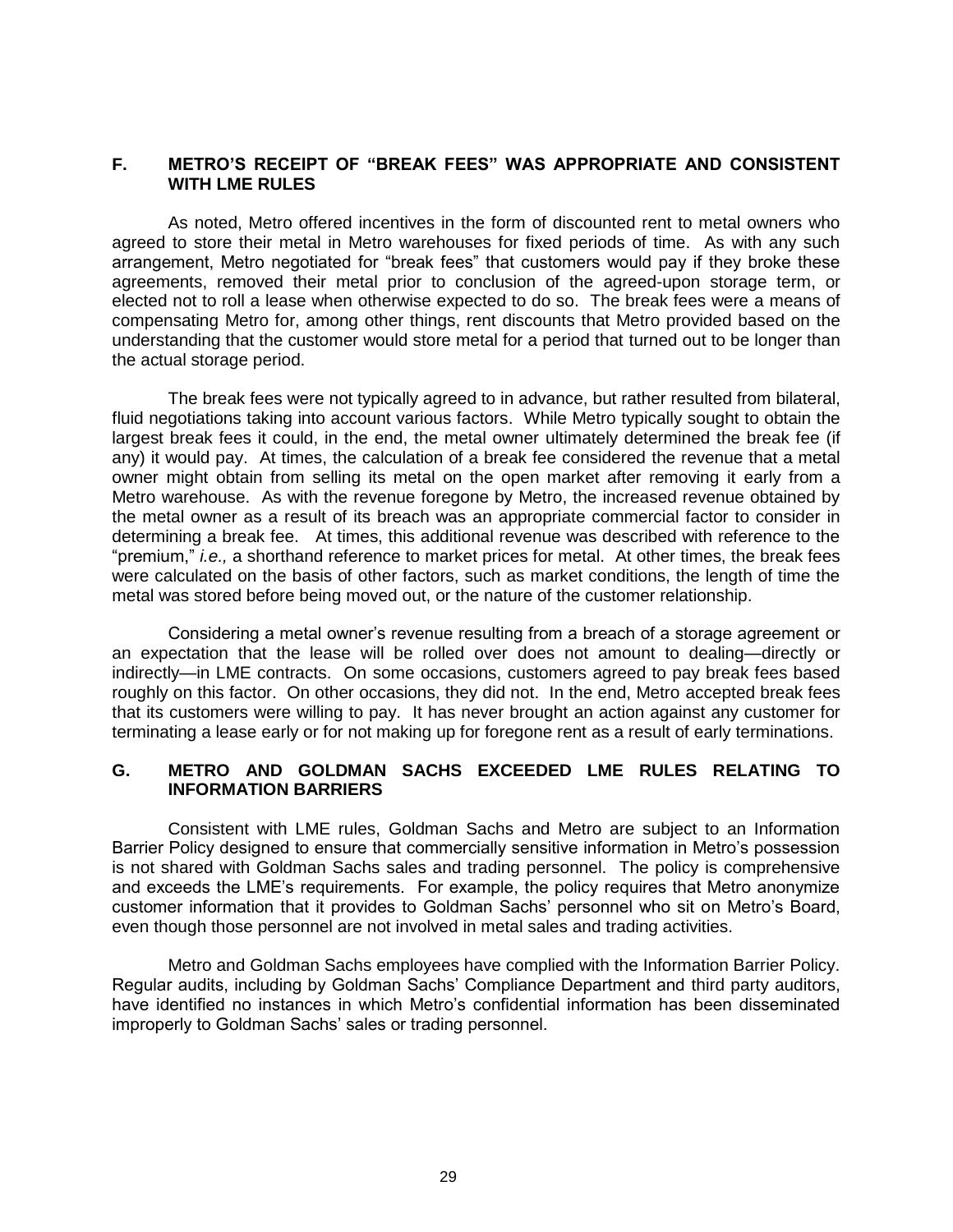## **H. GOLDMAN SACHS' ACQUISITION OF ALUMINUM IN DECEMBER 2012 WAS AN APPROPRIATE MEANS OF BUILDING INVENTORY FOR CLIENTS AND WAS DONE INDEPENDENTLY OF METRO**

In December 2012, Goldman Sachs' acquired a substantial position in LME aluminum futures contracts. This position—which was unrelated to Goldman Sachs' ownership and control of Metro—was part of an effort to establish an inventory to meet demand from clients for metal or derivatives based on metal prices.

In 2012, Goldman Sachs sought to enhance its base metals franchise by offering physical aluminum and derivative products based on aluminum prices. In order to achieve this, it was necessary to source inventory. After evaluating potential inventory sources, Goldman Sachs concluded that the most cost-effective means of developing the desired inventory position was through the purchase of LME futures contracts for delivery in December of 2012.<sup>14</sup> Goldman Sachs sized its purchase with a view to purchasing a sufficient number of contracts to yield a certain portion of warrants associated with non-queue locations.

Consequently, in December 2012, Goldman Sachs purchased LME futures contracts, received aluminum warrants in settlement, canceled many of those warrants, and waited for delivery of the metal.

In implementing the transaction, Goldman Sachs sought to obtain a certain portion of the tendered warrants from locations in which the underlying aluminum was immediately deliverable. In the event, it received warrants primarily in warehouses with queues. Goldman Sachs received no preferential treatment from Metro or any other warehouse operator over other warrant holders, but instead waited its turn in the queues for delivery of its aluminum. The aluminum futures contracts that the firm purchased in December 2012 resulted in the delivery of metal during 2014. Goldman Sachs sold the metal directly to various clients and used the metal to hedge financial contracts that it entered into with end-users.

## **PART III: OTHER ACTIVITIES/INVESTMENTS**

## **A. GOLDMAN SACHS' ACQUISITION OF NUFCOR WAS APPROPRIATE**

Mining companies and utilities are among the largest clients in Goldman Sachs' commodities intermediation business. In order to provide a broader array of product offerings to these clients, Goldman Sachs expanded its intermediation business in 2009 to include acting as

 $14$  In order to maintain a balanced position, Goldman Sachs sold an equivalent number of futures contracts for delivery in January 2013. When it received settlement on its December purchase, it used the majority to settle its January sale delivery obligation, entered the queue by cancelling the balance of the warrants and rolled the January sales contracts associated with the balance into the time in the future that corresponded to the expected delivery of aluminum in relation to the cancelled warrants so that it was hedged with respect to the LME component of its price exposure.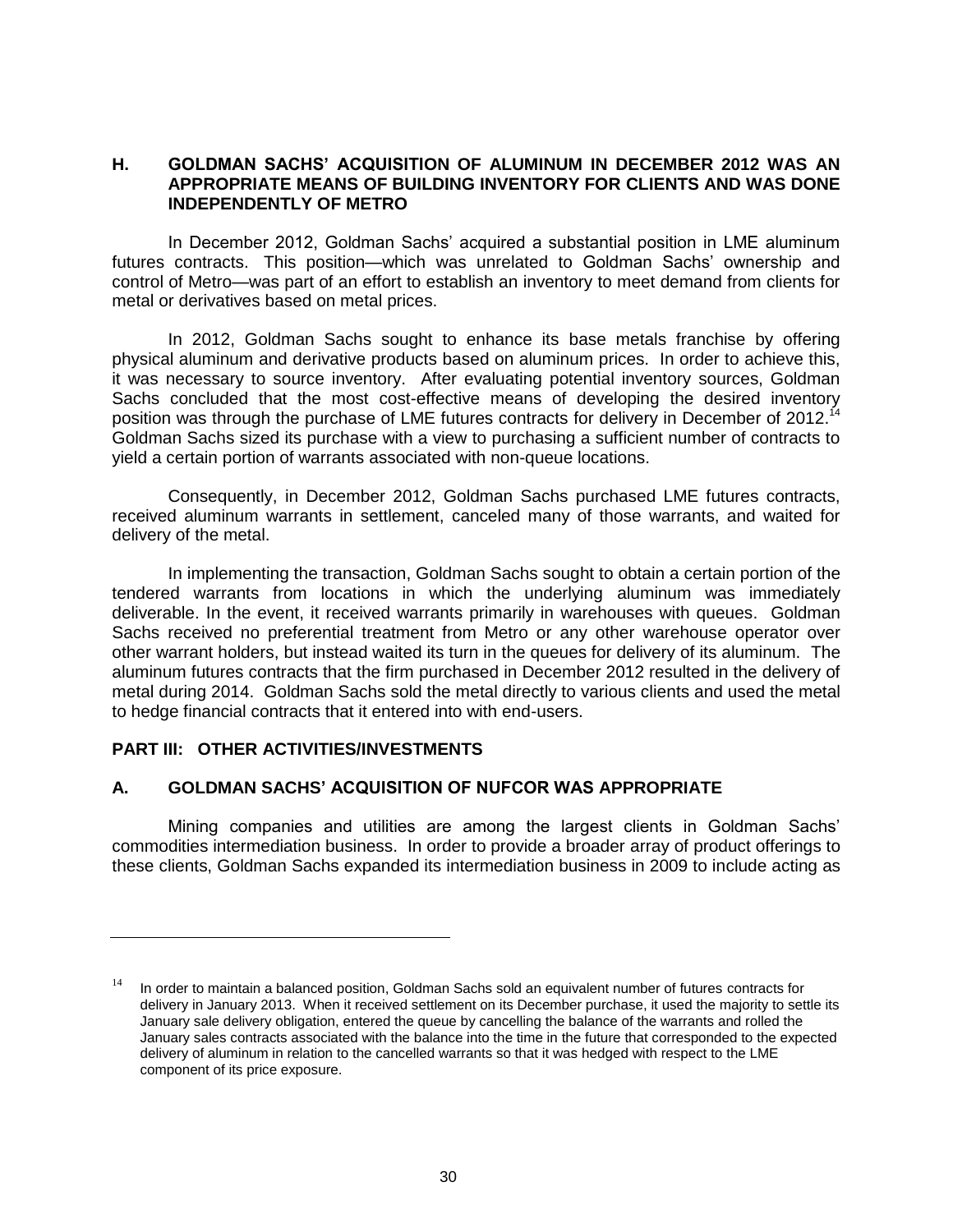a market maker in unenriched uranium and related financial derivatives.<sup>15</sup> The expansion was accomplished through an acquisition of Nufcor International Limited as part of a broader transaction involving the purchase of certain commodity-related businesses from Constellation Energy.

The market for unenriched uranium displays many characteristics that benefit from intermediation. Producers in the mining industry seek to convert production into sales as quickly as possible so as to manage their balance sheet utilization efficiently. Utilities seek to align their consumption with budgeting cycles, which often results in a deferral of purchases. Financial institutions acting as intermediaries bridge this gap by purchasing from producers in anticipation of future demand from consuming utilities.

Prior to acquiring Nufcor, Goldman Sachs conducted extensive due diligence on the entity and the market for unenriched uranium. Since the acquisition, Nufcor's activities have been limited exclusively to buying and selling **unenriched** uranium and entering into related financial derivatives. Of course unenriched uranium does not present the particular concerns identified by Senator Levin in his comment letter on the Federal Reserve's ANPR in regard to enriched uranium in light of the fact that, as the Senator notes, unenriched uranium is not a harmfully radioactive substance.<sup>16</sup>

Moreover, the manner in which unenriched uranium is traded further removes entities that have beneficial ownership interests in it from potential liability for damages arising from an unintended release of it, as limited as those damages would be. In the trading market for unenriched uranium ownership interests are manifested solely on the books and records of the relevant depository and not through physical delivery or possession. Transfers of title are effectuated by entries on the books of the depository, similar to how transfers in title are reflected for corporate bonds held at the Depository Trust Company or Euroclear or for unallocated gold held at a bank. Thus, since Goldman's acquisition in 2009 Nufcor has never taken possession of any uranium, let alone transported, delivered it or processed it. In fact, under the terms of the agreements it has with the facilities that act as depositories, Nufcor does not have the right to take possession.

A limited number of entities serve as depositories for uranium. Most are state owned or privatized organizations and each is licensed by and subject to extensive regulatory oversight of the Nuclear Regulatory Commission in the United States or equivalent agencies in Canada and the European Union. These facilities are specifically prohibited from allowing non-licensed entities to take possession of nuclear material.

There are two types of facilities that act as depositories in this market: conversion facilities and enrichment facilities. Conversion facilities convert U308, the natural form of

<sup>&</sup>lt;sup>15</sup> Nuclear power plants generate approximately 20% of the electricity consumed in the United States. Source: International Atomic Energy Agency.

See Letter to the Board of Governors of the Federal Reserve System dated April 16, 2014, Senator Carl Levin, page 14.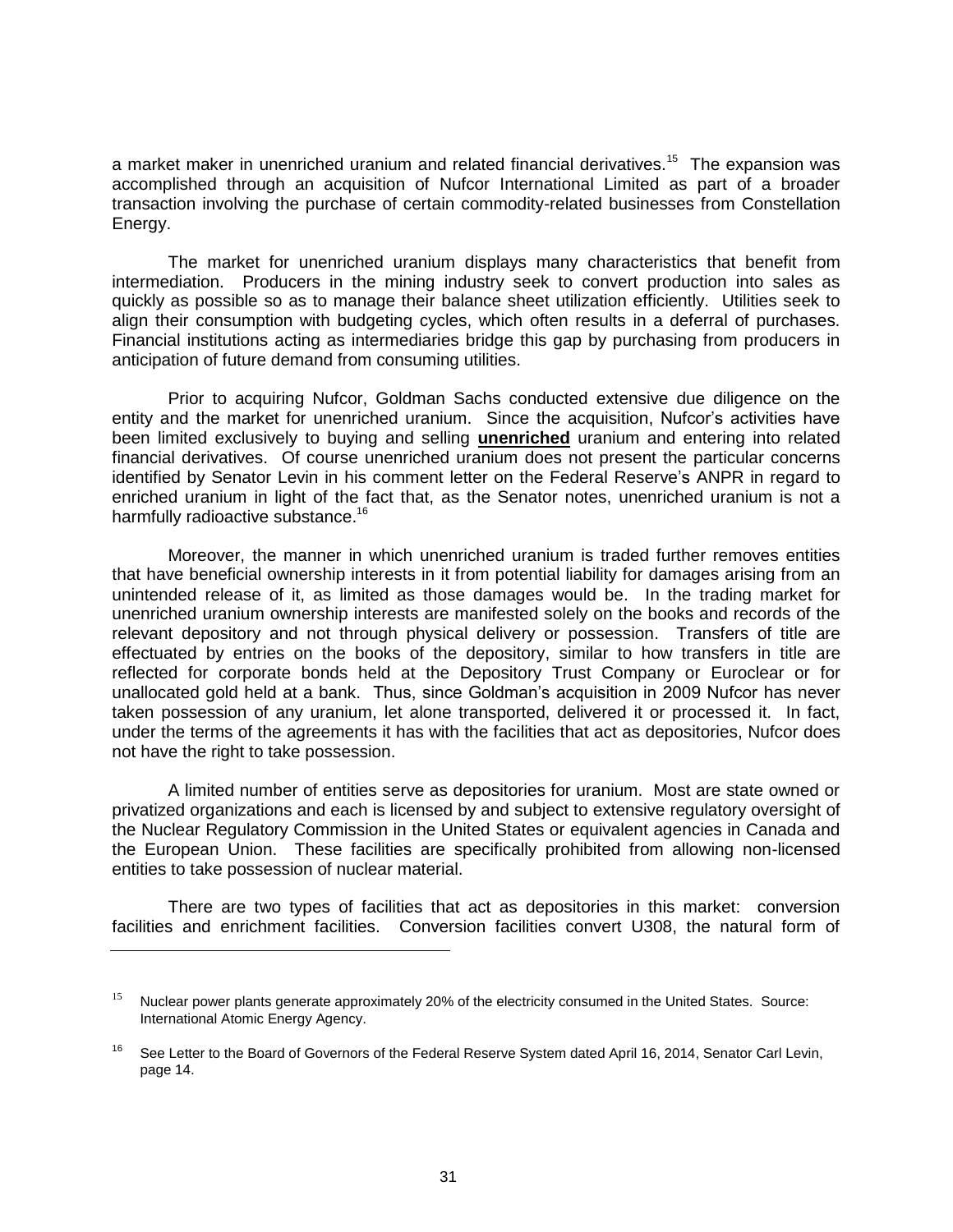uranium, into UF6, the form of uranium that is capable of being enriched. Enrichment facilities transform unenriched UF6 into enriched uranium. Any inadvertent release of unenriched uranium at a conversion or enrichment facility will not present a risk of catastrophic harm. To the extent an enrichment facility is involved in an inadvertent release of enriched uranium (a form of uranium that Nufcor does not own), such a release would constitute a nuclear incident in which case all economic liability is channeled as a matter of law to the facility under the Price Anderson Act or similar laws or conventions in Canada and the European Union. Either way, mere beneficial owners of unenriched uranium such as Nufcor would not face liability.

To be clear, the basis on which Goldman Sachs decided to get comfortable acquiring Nufcor was not based on the notion that the risk of a nuclear incident was remote, and, therefore, the firm's risk of liability would be equally remote. We got comfortable based on the fact that even in the unlikely event of an incident at a facility that held uranium in which Nufcor maintained an ownership interest, Nufcor would have no liability.

Although Nufcor's participation in the market is limited as described above, following Goldman Sachs' acquisition of Nufcor the firm enhanced its insurance program to obtain additional coverage, the cost of which was low in light of the remoteness of any potential risks. The procurement of this policy did not constitute an admission of potential liability, but rather reflects proclivity to protect against risk, no matter how remote, particularly when such protection involves a limited expense.

Nufcor is a distinct legal entity that is one of the subsidiaries through which Goldman Sachs conducts commodity intermediation activities. Given the commonality of clients and Goldman Sachs personnel across our intermediation function, there is no separate client information that is associated with Nufcor's activities that Goldman Sachs uses in other parts of our trading activities. As such, no conflict of interest exists between Nufcor and its clients on the one hand and other parts of Goldman Sachs' Commodities Business on the other.

In particular, any suggestion that Goldman Sachs abuses or takes advantage of client information related to transactions with Nufcor is utterly false. Equally false is the notion that Nufcor somehow benefits from any special access to credit provided by any bank subsidiary of Goldman Sachs. Any loans or extensions of credit by an insured depository subsidiary to Nufcor or any other non-bank affiliate are subject to the requirements of the Federal Reserve Act's Section 23A and 23B with respect to the requirement that the affiliate provide liquid collateral and the transaction be on arm's-length terms.

Although we believe the business is appropriate and the risks associated with the business are limited, Goldman Sachs believes there are fundamental misunderstandings about its uranium-related activities. Consequently, Goldman Sachs has decided to limit Nufcor's activities to meeting and managing current supply obligations, which extend through 2018.

## **B. GOLDMAN SACHS' ACQUISITION OF CNR WAS A SOUND AND APPROPRIATE INVESTMENT**

In 2010 Goldman Sachs invested in a coal mining company called Colombia Natural Resources (CNR). Prior to the acquisition, Goldman Sachs was party to a coal purchase agreement with CNR's predecessor, a Canadian company called Coalcorp Mining. The purchase price of this agreement was fixed in a low coal price environment and when prices subsequently rose the agreement became a liability to Coalcorp. In exchange allowing the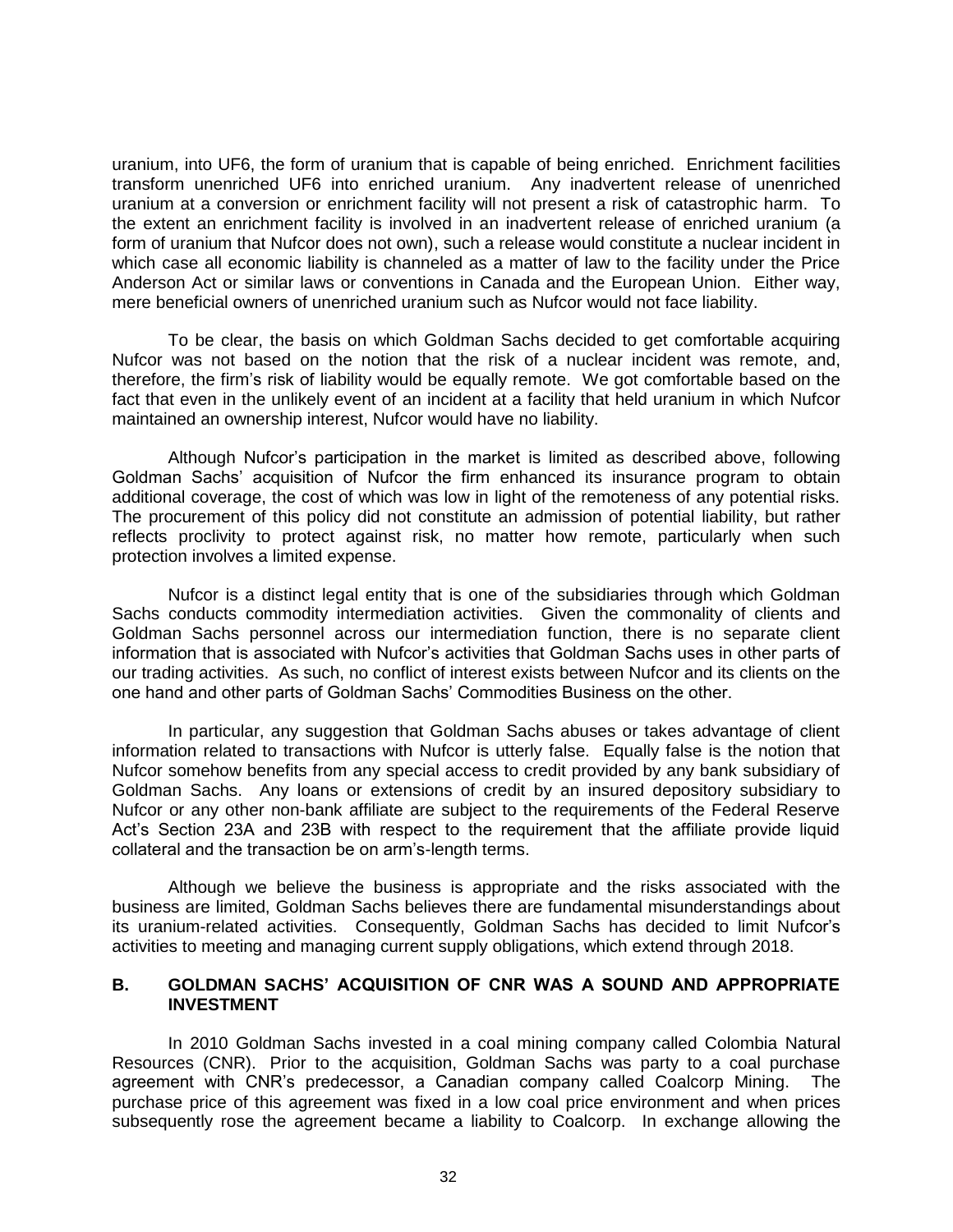agreement to be assigned to CNR (thereby alleviating Coalcorp of its obligations) and receiving additional consideration, Coalcorp transferred the assets described below to CNR.

Goldman Sachs's investment in CNR provided the opportunity to protect a pre-existing agreement and to allocate capital into a promising emerging economy while benefiting investors in Coalcorp, who approved the transaction.

Goldman Sachs conducted significant due diligence on the investment and its structure to ensure that the investment was a sound and safe one. As part of this, Goldman Sachs confirmed that in the event CNR experienced a loss, for whatever reason, CNR's shareholder would not be at risk for losses exceeding the capital invested. Through our diligence we confirmed that this bedrock principle on which investors rely in allocated capital was robust with respect to CNR.

CNR's primary assets include a concession on an open-pit coal mine called La Francia and an 8% interest in a company that operates a railroad from the mining region to the coast from which coal is exported. In 2012, the owner of the mine adjacent to CNR's operation initiated a process to sell its interest in its mine, an affiliated port company called Rio Cordoba and shares in the aforementioned rail operator. After conducting significant diligence and negotiating terms, Goldman Sachs expanded its investment to include these assets. It is important to emphasize that the mining operations of CNR are limited to open pit mining. Thus, CNR does not face the risks associated with underground/deep shaft mining.

The investment was made in accordance with the merchant banking authority under the Bank Holding Company Act. As is the case with any merchant banking investment, the investment in CNR was non-strategic for Goldman Sachs. The firm made the investment with the knowledge that it would be required to sell it within ten years to comply with merchant banking rules and entered the investment with various exit strategies.

As a merchant banking investment, Goldman Sachs does not conduct routine management of CNR, which has its own management team. Goldman Sachs personnel constitute the board of directors of CNR, which oversees the company and its management in keeping with appropriate standards of corporate governance. Since making the investment, the board of CNR has encouraged management to operate the company in accordance with the highest standards in the industry with regard to the impact of the company on the environment, the local community and the health and safety of the individuals that work in the mining operations. Notable achievements in this regard include:

- CNR received the ISO 14001 and OHSAS 18001, which are the highest international standards for Environmental and Safety Management
- CNR is the ONLY operation in the region (and one of only two in all of Colombia) that has both certifications covering mining process
- CNR has better than average loss time incident rate versus US benchmark for mining operations
- CNR has maintained social programs designed to promote sustainability and employment for the local communities and to enhance human rights. Our projects have been recognized for their high quality by the Colombian Government and NGOs alike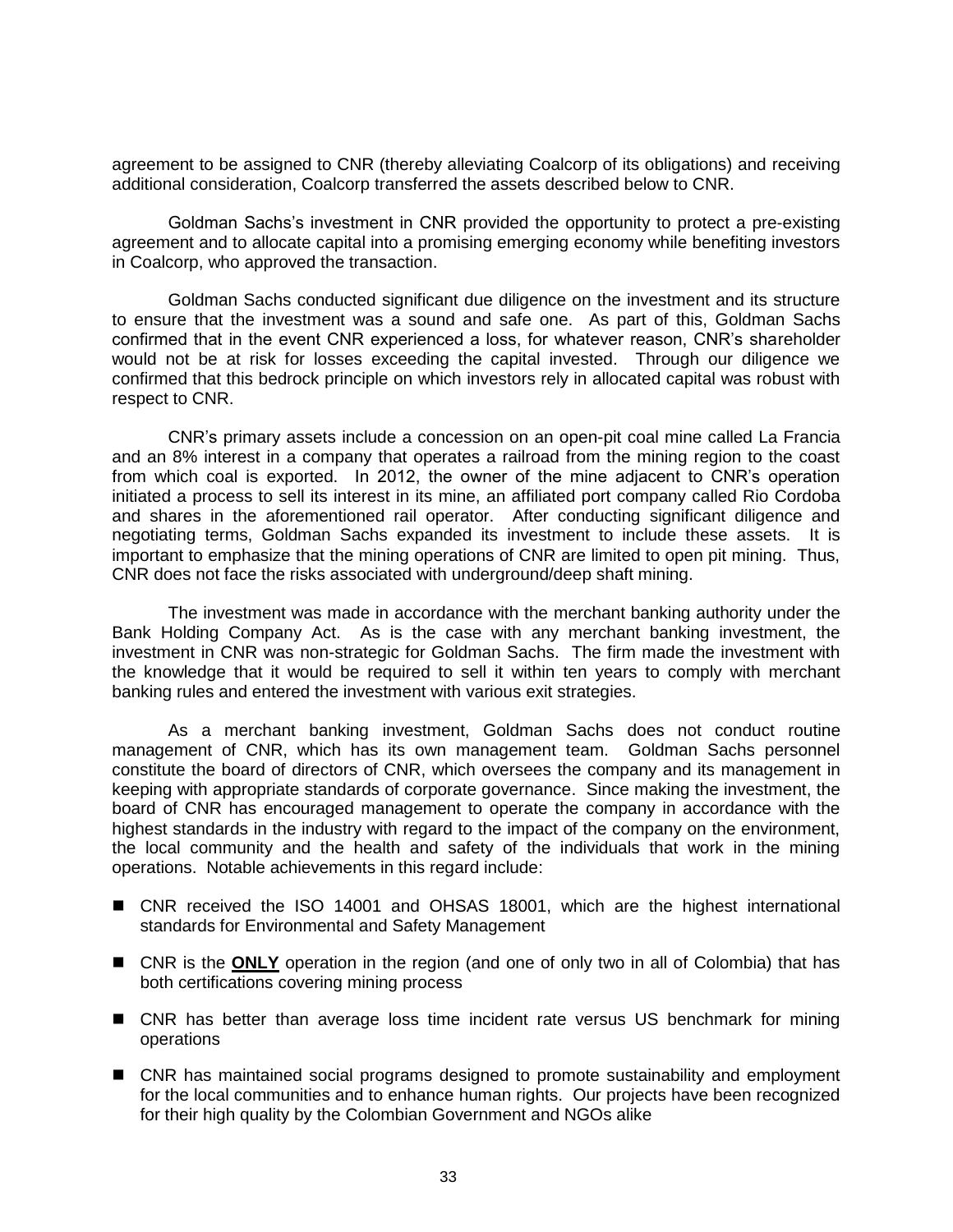CNR has had certain operational challenges. In January 2013 CNR's mining contractor left the mine following a dispute as to whether it had satisfied contractual obligations. The abandonment by the contractor left its employees without work and some of them remained on the mine premises, preventing CNR from resuming mining operations. CNR worked with the Colombian Ministry of Labor and other authorities to resolve the matter. In January 2014, new regulations came into effect prohibiting the use of the Rio Cordoba port without upgrades that would require capital expenditures not supported by prices in the prevailing coal market. CNR is working to implement alternative means of export. CNR's management team has worked to address these and other challenges in a constructive fashion.

Under the terms of its pre-existing purchase agreement, Goldman Sachs in its role as an intermediary has purchased approximately 20% of the output from CNR. In addition, Goldman Sachs also acts as marketing agent for CNR, as it does for other unaffiliated mines and as is common in the mining industry. CNR's management makes the final sales decisions with respect to its sales activities.

CNR's activities represent a *de minimis* amount of global coal production. While Colombia is the third or fourth largest coal producing country, CNR's production capacity represents approximately five percent of Colombia's production and less than one half of one percent of global production.

**Non-Reliance and Risk Disclosure:** This material is for the general information of our clients and is a solicitation of derivatives business generally, only for the purposes of, and to the extent it would otherwise be subject to, CFTC Regulations 1.71 and 23.605. We are not soliciting any specific action based on this material. It is for the general information of our clients. It does not constitute a recommendation or take into account the particular investment objectives, financial conditions, or needs of individual clients. Before acting on this material, you should consider whether it is suitable for your particular circumstances and, if necessary, seek professional advice. The price and value of the investments referred to in this material and the income from them may go down as well as up, and investors may realize losses on any investments. Past performance is not a guide to future performance. Future returns are not guaranteed, and a loss of original capital may occur. We do not provide tax, accounting, or legal advice to our clients, and all investors are advised to consult with their tax, accounting, or legal advisers regarding any potential investment. **The material is based on information that we consider reliable, but we do not represent that it is accurate, complete and/or up to date, and it should not be relied on as such. Opinions expressed are our current opinions as of the date appearing on this material only and only represent the views of the author and not those of Goldman Sachs, unless otherwise expressly noted.**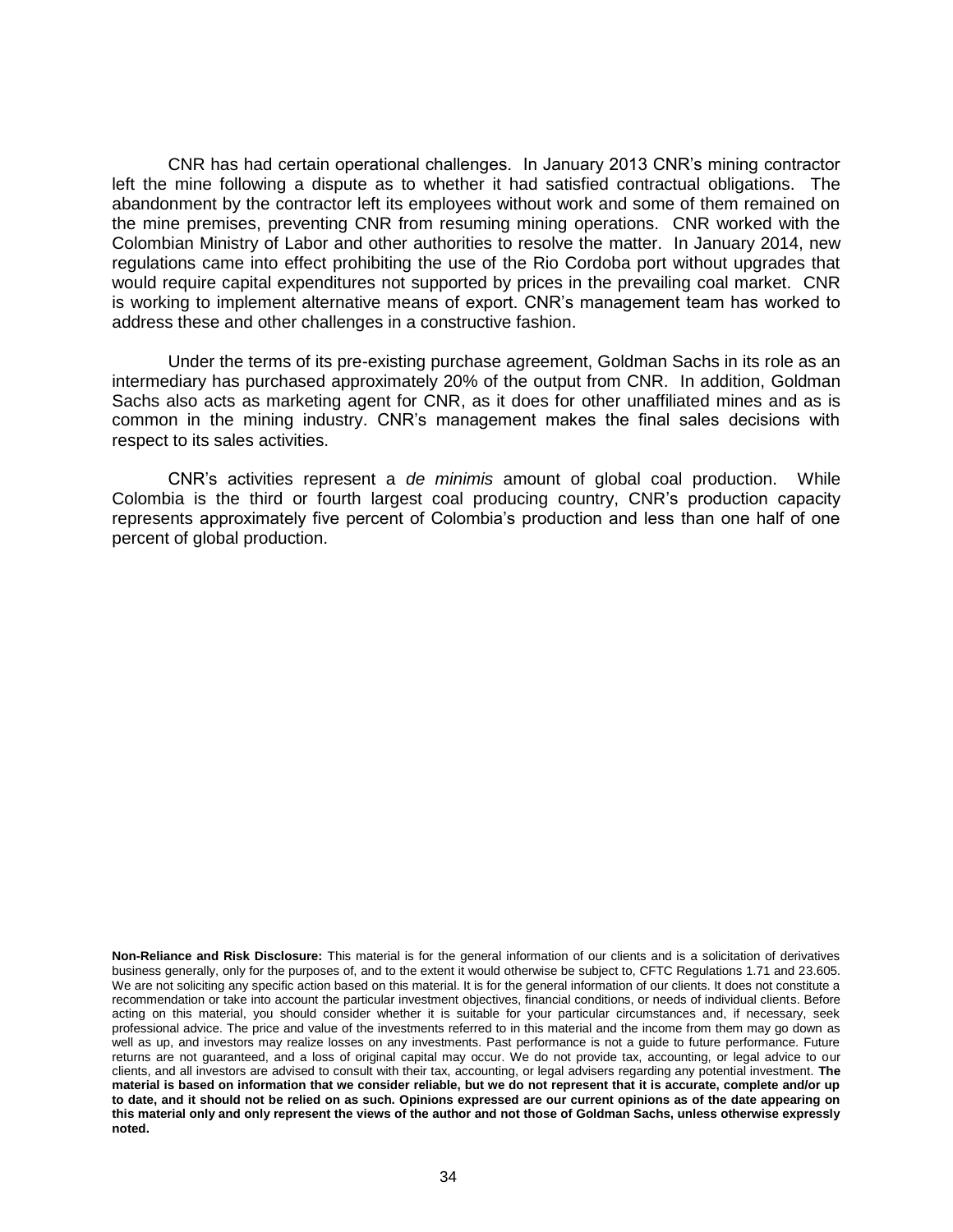**Conflict of Interest Disclosure**: We are a full-service, integrated investment banking, investment management, and brokerage firm. The professionals who prepared this material are paid in part based on the profitability of The Goldman Sachs Group, Inc. ("Goldman Sachs"), which includes earnings from the firm's trading, capital markets, investment banking and other business. They, along with other salespeople, traders, and other professionals may provide oral or written market commentary or trading strategies to our clients that reflect opinions that are contrary to the opinions expressed herein or the opinions expressed in research reports issued by our Research Departments, and our market making, investing and lending businesses may make investment decisions that are inconsistent with the views expressed herein. In addition, the professionals who prepared this material may also produce material for, and from time to time, may advise or otherwise be part of our trading desks that trade as principal in the securities mentioned in this material. This material is therefore not independent from our interests, which may conflict with your interests. We and our affiliates, officers, directors, and employees, including persons involved in the preparation or issuance of this material, may from time to time have "long" or "short" positions in, act as principal in, and buy or sell the securities or derivatives (including options) thereof in, and act as market maker or specialist in, and serve as a director of, companies mentioned in this material. In addition, we may have served as manager or co manager of a public offering of securities by any such company within the past three years.

Not a Fiduciary: To the extent this material is provided to an employee benefit plan or account subject to the Employee Retirement Income Security Act of 1974 or Section 4975 of the Internal Revenue Code, this material is provided solely on the basis that it will not constitute investment advice and will not form a primary basis for any person's or plan's investment decisions, and nothing in this material will result in Goldman Sachs becoming a fiduciary or advisor with respect to any person or plan. To the extent this material is provided to any other recipient, this material is provided solely on the basis that the recipient has the capability to independently evaluate investment risk and is exercising independent judgment in evaluating investment decisions in that its investment decisions will be based on its own independent assessment of the opportunities and risks presented by a potential investment, market factors and other investment considerations.

**Legal Entities Disseminating this Material:** This material is disseminated in Australia by Goldman Sachs Australia Pty Ltd (ABN 21 006 797 897); in Canada by Goldman, Sachs & Co. (or when expressly noted as such, by Goldman Sachs Execution & Clearing, L.P.) and by Goldman Sachs Administration Services (Canada) Co.; in Hong Kong by Goldman Sachs (Asia) L.L.C.; in Japan by Goldman Sachs Japan Co., Ltd.; in the Republic of Korea by Goldman Sachs (Asia) L.L.C., Seoul Branch or by Goldman Sachs International Bank, Seoul Branch; in New Zealand by Goldman Sachs New Zealand Limited; in Singapore by Goldman Sachs (Singapore) Pte. (Company Number: 198602165W), by Goldman Sachs Futures Pte. Ltd (Company Number: 199004153Z) or by J.Aron & Company (Singapore) Pte (Company Number : 198902119H); in India by Goldman Sachs (India) Securities Private Limited, Mumbai Branch; in Ireland by Goldman Sachs Bank (Europe) Public Limited Company; in Europe by Goldman Sachs International (unless stated otherwise); in France by Goldman Sachs Paris Inc. et Cie and/or Goldman Sachs International; in Germany by Goldman Sachs International and/or Goldman Sachs AG; in the Cayman Islands by Goldman Sachs (Cayman) Trust, Limited; in Brazil by Goldman Sachs do Brasil Banco Múltiplo S.A.; and in the United States of America by Goldman, Sachs & Co. (or when expressly noted as such, by Goldman Sachs Execution & Clearing, L.P.) (both of which are members of FINRA, NYSE and SIPC) and by Goldman Sachs Bank USA. You may obtain information about SIPC, including the SIPC brochure, by contacting SIPC (website: [http://www.sipc.org/;](http://www.sipc.org/) phone: 202-371-8300). Goldman Sachs International, which is authorized by the Prudential Regulation Authority and regulated by the Financial Conduct Authority and the Prudential Regulation Authority, has approved this material in connection with its distribution in the United Kingdom and European Union. Unless governing law permits otherwise, you must contact a Goldman Sachs entity in your home jurisdiction if you want to use our services in effecting a transaction in the securities mentioned in this material. This material is not for distribution to retail clients, as that term is defined under The European Union Markets in Financial Instruments Directive (2004/39/EC) and any investments, including derivatives, mentioned in this material will not be made available by us to any such retail client.

**Reproduction and Re-Distribution**: Without our prior written consent, no part of this material may be (i) copied, photocopied or duplicated in any form by any means or (ii) redistributed. Notwithstanding anything herein to the contrary, and except as required to enable compliance with applicable securities law, you (and each of your employees, representatives and other agents) may disclose to any and all persons the U.S. federal income and state tax treatment and tax structure of the transaction and all materials of any kind (including tax opinions and other tax analyses) that are provided to you relating to such tax treatment and tax structure, without Goldman Sachs imposing any limitation of any kind.

**Information Not for Further Dissemination**: To the extent this communication contains Goldman Sachs' pricing information, such pricing information is proprietary and/or confidential and is provided solely for the internal use of the intended recipient(s). You are notified that any unauthorized use, dissemination, distribution or copying of this communication or its contents, including pricing information, in whole or in part, is strictly prohibited. Further, unless prohibited by local law, any use, review or acceptance of this information is subject to and manifests your agreement with Goldman Sachs to use such information only in accordance with the terms set forth above. Goldman Sachs has caused its proprietary information to be delivered to you in reliance upon such agreement.

**OTC Derivatives Risk Disclosures: Terms of the Transaction:** To understand clearly the terms and conditions of any OTC derivative transaction you may enter into, you should carefully review the Master Agreement, including any related schedules, credit support documents, addenda and exhibits. You should not enter into OTC derivative transactions unless you understand the terms of the transaction you are entering into as well as the nature and extent of your risk exposure. You should also be satisfied that the OTC derivative transaction is appropriate for you in light of your circumstances and financial condition. You may be requested to post margin or collateral to support written OTC derivatives at levels consistent with the internal policies of Goldman Sachs.